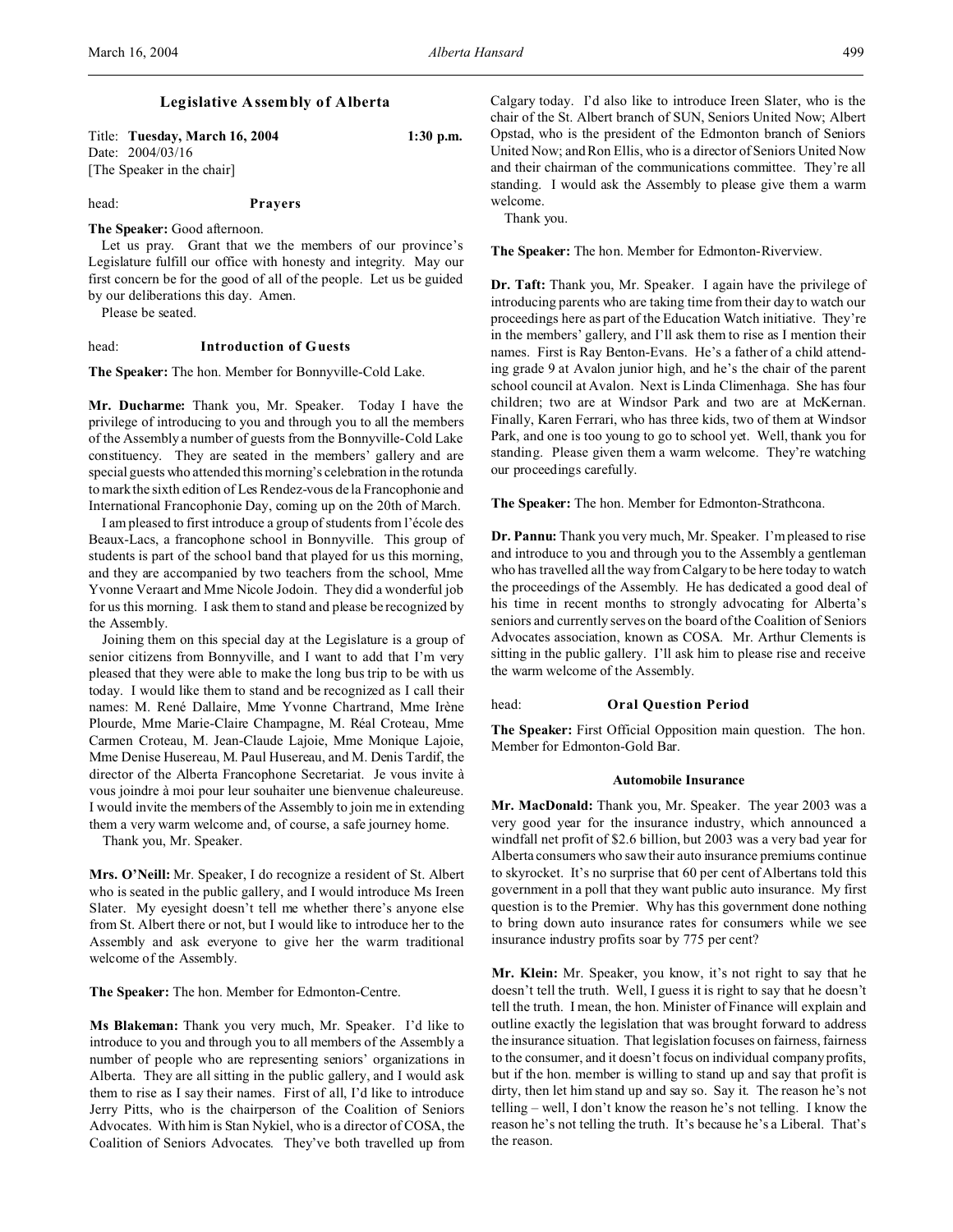The insurance industry profits are based on a number of factors, and those factors include not just auto insurance – and that's all the hon. member alludes to – but they're based on factors related to fire insurance, home insurance, life insurance policies. They are also national. They are national in scope, not provincial. So they affect provinces that have so-called state or socialist insurance that the Liberals favour such as Saskatchewan and Manitoba and British Columbia. Well, I'll include, because it was brought in by an ND government . . .

**The Speaker:** Let's not get involved in a debate here. Hon. member, second question.

**Mr. MacDonald:** Thank you, Mr. Speaker. Again to the Premier: why has this government continued to disregard the opinion of Alberta consumers who want public auto insurance because they know it is fair, affordable, and accessible to all?

**Mr. Klein:** Mr. Speaker, alluding to his previous question, this has nothing to do with insurance profits. Again, our legislation that was introduced I think maintains the spirit of free enterprise yet protects good old and young drivers from being treated unfairly as long as they are good drivers. Now, bad old drivers will be treated with penalties, and bad young drivers will be treated with penalties, but good old drivers and good young drivers, along with good middleaged drivers, will be treated with fairness. That's what the legislation is all about, and that's good legislation.

# *1:40*

**Mr. MacDonald:** Again, Mr. Speaker, to the Premier: can the Premier explain why this government, which has been so quick to impose extra costs on Albertans, especially students and especially those seniors in the gallery, has been so slow to give them a break on their auto insurance premiums?

**Mr. Klein:** Mr. Speaker, the legislation that was enacted specifically addresses young and old good drivers. It also addresses young and old bad drivers. It serves to punish the bad and reward the good. What's wrong with that?

**The Speaker:** Second Official Opposition main question. The hon. Member for Edmonton-Gold Bar.

**Mr. MacDonald:** Thank you, Mr. Speaker. This government's insurance reform implementation committee has failed and failed miserably. Consumers were left out. There was no public consultation. Costs for consumers are going up, not down. Even the industry doesn't know what the future holds. To the Minister of Finance: why did the president and CEO of Wawanesa Insurance resign last December from the Alberta auto insurance reform committee?

**Mrs. Nelson:** Well, Mr. Speaker, yesterday the hon. member asked me about an article that appeared three months ago, and today he's all of a sudden come to realize that we have an automobile insurance reform process underway in this province. Last summer the implementation team took forward a program to implement a policy for automobile insurance that clearly would provide Albertans with a fair approach to having automobile insurance because it is the law in this province that you must carry automobile insurance. We said: let's have one that's fair, that's accessible, affordable, and comparably priced across Canada. That's exactly what they brought forward and are bringing forward in this whole program.

To all of a sudden say, "Wow, we've all of a sudden discovered that there are huge profits in the insurance industry in Canada," well, no kidding. That's why this program said that we had to have a reduction in costs of insurance, and that's why over \$200 million in this province alone has to come out of the premium base to make this insurance program affordable for all Albertans. He's finally coming to grips with this. Thank you for coming on board, because that's supporting the reform that the Member for Medicine Hat has been leading with an implementation team. You're just about six months behind.

**Mr. MacDonald:** Mr. Speaker, to the Premier: why is it that even the insurance industry has very little confidence in this government's auto insurance reform package?

**Mr. Klein:** Mr. Speaker, I don't know that to be true. As a matter of fact, I don't believe that at all. There is one insurance company that has a problem. I understand that a lawsuit has been launched, and I can't speak to that particular situation because it is now before the courts, but generally the insurance companies are supportive of the program.

You know, it was very difficult to strike the right balance between the injury lawyers, various groups representing injured people, the insurance companies, but I think the Minister of Finance did an outstanding job along with the able assistance of the hon. Member for Medicine Hat, who did an outstanding job, Mr. Speaker, travelling the country, consulting with other provinces, and consulting with Albertans about the insurance industry. So for this hon. member to say that there was no consultation, he is not telling the truth. His nose is growing.

**Mr. MacDonald:** Again to the Premier: will this government finally admit that this policy is not going to work for Alberta consumers? It's going to drive up premiums even higher. Will you cancel it immediately?

**The Speaker:** There are about four questions there. It's multiple choice; take which one you want.

**Mr. Klein:** Well, multiple choice. I'll give a multiple answer. Like what? Like Saskatchewan? You know, Saskatchewan insurance can come in here and compete with insurance companies. B.C. insurance can come here and compete with insurance companies. Manitoba insurance can come here and compete.

**Mr. MacDonald:** You own your own bank.

**Mr. Klein:** Mr. Speaker, owning a bank has nothing to do with insurance. We've gotten out of just about every kind of business, and by cracky if we ever suggested selling the ATB, these people would just go through the roof. "How can you do that? My God." You know, they would have Ernest Manning turning over in his grave and Aberhart too.

**The Speaker:** Third Official Opposition main question. The hon. Member for Edmonton-Centre.

# **Seniors' Benefits**

**Ms Blakeman:** Thank you, Mr. Speaker. Last month members from the Coalition of Seniors Advocates – and some of them are here in the gallery today – met with the government's Calgary caucus and the chair of the Seniors Advisory Council and were frustrated by the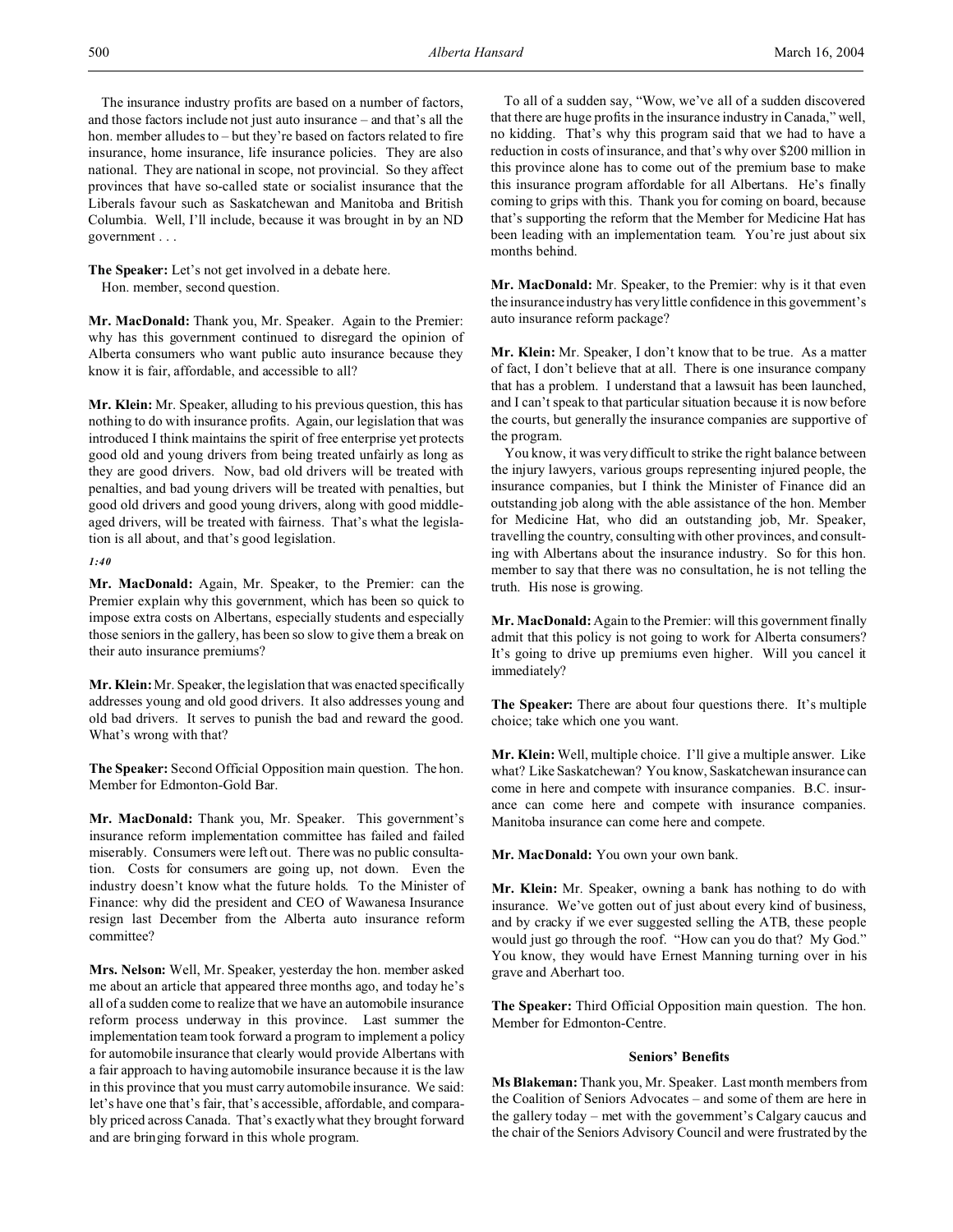**Mr. Klein:** Mr. Speaker, I take very strong exception to the hon. member's remarks relative to insurance costs. Good older seniors are rewarded, as are good younger seniors. Good older drivers are rewarded.

Relative to the situation that the Liberals are alluding to – and that is calling on the government to reinstate universal optical and dental benefits for seniors – I understand that they had a news conference just before this session. The previous program, the program that the Liberals are asking to be reinstated, offered limited assistance, in the minds of the government. Only 30 per cent coverage was provided with the balance being paid by the senior, and only basic dental procedures were covered. As a result, less than half of all seniors accessed the coverage each year.

What we decided to do was to focus on those seniors who needed it the most and provide full coverage. So the current program provides much better coverage, in our minds. We focus that coverage on seniors who need it. I believe that the majority, not all but the majority, of Albertans support that approach. The specialneeds assistance for seniors program provides up to 100 per cent, not 30 per cent but 100 per cent, coverage for optical and dental expenses for those eligible seniors and, furthermore, has no restrictions on procedures.

**The Speaker:** The hon. member.

**Ms Blakeman:** Thank you. Again to the Premier: given that the cost of dentures for a senior couple can be as high as \$8,000, beyond even middle-income seniors, when will this government restore the universal, not the paid-down but the universal, optical and dental benefit plan for seniors that the government took away? When will you restore a universal plan?

**Mr. Klein:** Mr. Speaker, the program that the government took away was the previous program, which offered limited access. As I pointed out, only 30 per cent coverage was provided with the balance being paid by the senior.

Mr. Speaker, I would remind the hon. member that in 2003-2004 approximately 14,000 seniors received financial assistance under the special-needs assistance for seniors program. As well, the government has undertaken a pilot project with the dental school at the University of Alberta, one of the only dental schools, I believe, in western Canada to assist low-income seniors with the costs of dental services. This includes all forms of dentures. This pilot project, as I understand it, has been extended for a year.

#### *1:50*

**The Speaker:** The hon. member.

**Ms Blakeman:** Thank you. Again to the Premier: given that the recent Alberta Council on Aging poll shows that seniors are having to cut back spending on food and transportation, why does this government persist in policies that create hardships for seniors, particularly middle-income seniors?

**Mr. Klein:** Mr. Speaker, I don't think that that is true.

# **Ms Blakeman:** It is.

**Mr. Klein:** No. Would you stop the chirping from that other side, please.

Mr. Speaker, what they say is not true, and I'll have the hon. Minister of Seniors respond.

**Mr. Woloshyn:** Mr. Speaker, I think it is very important to point out that over the past 10 years we have chosen to focus our resources on the people who truly need them and can show the need. Although the number of seniors is increasing significantly in the province, I'm very pleased to say that a lot of the increase is people who are quite self-sufficient, shall we say.

To indicate that we are out and hurting middle-class seniors is totally erroneous. We have an ongoing review of things such as the threshold. We look at those to see when they can be adjusted, the costs of them. We've reacted at every turn to the needs. For example, I'm pleased to say that when the seniors were under considerable stress on utilities about a year ago from now, the special-needs program cut in and helped them out on that end of it. Yes, for seniors close to a threshold who may be suffering, we're having a look to see if we can address those issues also.

**TheSpeaker:** The hon. Member for Edmonton-Strathcona, followed by the hon. Member for Calgary-Buffalo.

## **Health Care Reform**

**Dr. Pannu:** Thank you, Mr. Speaker. Despite a budget surplus that the Parkland Institute at the University of Alberta earlier today forecasted will top \$4 billion, the Premier seems bent on undertaking an expensive PR campaign to scare Albertans into swallowing the bitter medicine of delisting and user fees stacked on top of health care premiums. While the true magnitude of this radical surgery will no doubt be kept hidden from Albertans until after the next election, the PR strategy so far seems to be based on strategic media leaks while keeping Albertans in the dark. My question is to the Premier. Why do national columnists like Jeffrey Simpson from Torontobased *Globe and Mail* get an advance peek at the Premier's radical proposals while the Graydon report, the secret blueprint for twotiered medicine, remains locked in the government's vault?

**Mr. Klein:** Mr. Speaker, Jeffrey Simpson did not get a peek at our plans, which are under development as I speak. But he understands what has to be done because it has been talked about at Premiers' conferences, it has been talked about at finance ministers' conferences, at ministers of health conferences. It's been the topic of discussion at what is now called the Council of the Federation – before it was the Premiers' Conference – for at least the past seven years. The Premiers have been talking about achieving sustainability. They've also been talking about more cash from the federal government, which would be nice to close the so-called Romanow gap. But they all understand that money is not the only answer. So our caucus, this government, with the guidance of the Minister of Health and Wellness is preparing a plan to achieve sustainability.

Now, the hon. member likes to pick out those things that provide for a good 15-second sound bite, you know, user fees and this and that. Mr. Speaker, there are a multitude of things, even things that don't involve the kind of education that this person has; in other words, looking at what works in other countries and why it works and what's bad in other countries and how to discard that. You know, nothing wrong with that. Nothing wrong with looking at ways of allowing health jurisdictions to generate revenues as long as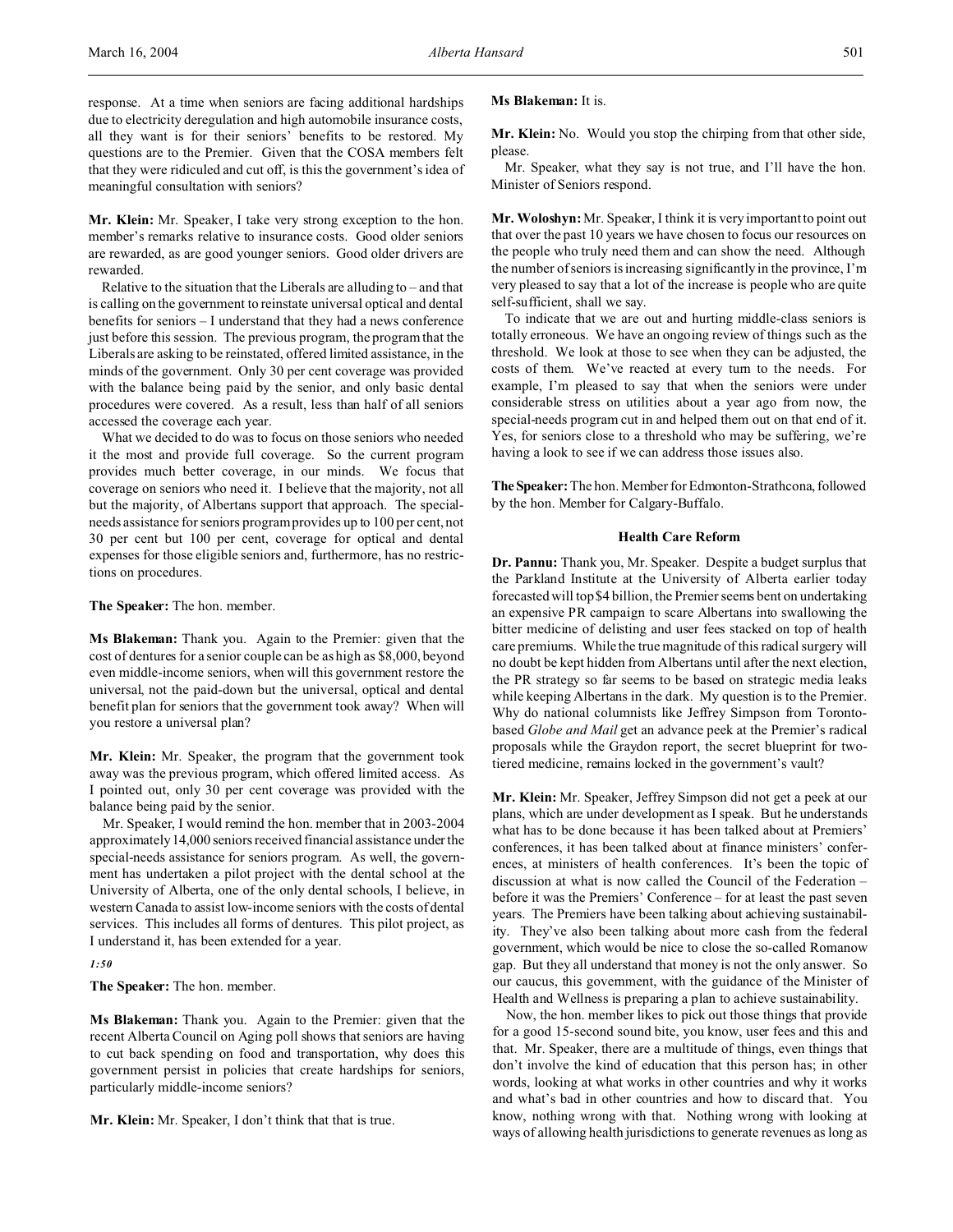they provide for the sick and injured, that they don't lose their homes and their dignity and other things because of illness or injury.

Mr. Speaker, I would remind the hon. member that even his mentor the late Tommy Douglas said that when you talk about user fees, which is – could be, could be, might be, maybe – one small component, one little wee, teeny, teeny component of the whole thing, you know, people should pay something to recognize the value of medical services. Tommy Douglas said that. He likes Tommy Douglas; he liked Tommy Douglas. He would agree, I'm sure.

**The Speaker:** The hon. member.

**Dr. Pannu:** Thank you, Mr. Speaker. Why is this Premier refusing to consult with Albertans before advocating snake oil remedies like delisting, user pay, and further privatization that far from saving money will only drive up the cost of health care?

**Mr. Klein:** Mr. Speaker, it is a big fib, to say the least, to say that we will not consult with Albertans. You know, stay tuned and see how the plan unfolds because I can tell you – and I don't think I'm spewing out any secrets – that consultation is one of the components of the plan.

**The Speaker:** The hon. member.

**Dr. Pannu:** Thank you, Mr. Speaker. My second supplementary to the Premier: then why have this Premier and his government kept the contents of the Graydon report secret and not made the report public?

**Mr. Klein:** A very, very good reason. It's to prevent the hon. leader of the third party and his friends in the Liberal Party from picking out little pieces and using them for those 15-second sound bites. That's what it's all about. It's to prevent them from spreading misleading and false information. We will release it very, very shortly, but it will be released in its entirety, not only the Graydon report but other reports as well, and the plan will be released at that particular time.

I'll have the hon. minister supplement.

**The Speaker:** Actually, hon. members, we've spent a lot of time in this section here. We're going to move on. I've got a whole list of members.

The hon. Member for Calgary-Buffalo, followed by the hon. Member for Edmonton-Riverview.

# **Family Violence and Bullying Round-tables**

**Mr. Cenaiko:** Thank you very much, Mr. Speaker. I'm aware that a family violence and bullying workshop will be held in Calgary this week. The workshop is being held as lead-up to the family violence and bullying round-table in May. In the past two weeks there have been numerous incidents of domestic violence across the province that have resulted in serious injury and death. My question is for the Minister of Children's Services. Can the minister tell us how the information from stakeholders in Calgary will be used?

**Ms Evans:** Mr. Speaker, throughout Alberta we will have a total of 13 regional round-tables and separate focus groups including the aboriginal community, the faith community, the disabled community, the victims, the men's group. Like all of the other regional roundtables a coming together of those solutions that have been proposed

will take a very broad look at the issue on May 7 in Calgary at a province-wide round-table complete with experts' opinions and other data. So, in fact, it will be one piece of all of the information we are gathering to make sure that we have a full range, a full spectrum, of views from every single solitary member of the Alberta community including youth that will come forward and provide their views on what should be done to eradicate bullying and family violence.

**The Speaker:** The hon. member.

**Mr. Cenaiko:** Thank you, Mr. Speaker. My supplementary question is also to the Minister of Children's Services. How have Albertans been included or how have they been heard regarding being involved in the round-table process?

**Ms Evans:** Mr. Speaker, right from the time we put our web page up on the family violence round-table, we have had the views of Albertans on what we should do for process. As well, today on familyviolenceroundtable.gov.ab.ca you can register and complete a questionnaire. You can respond if you're a youth by entering a My Alberta contest that was announced in order to give those artists and writers an opportunity to talk about what they see as a young person, what Alberta should look like in the future.

By the time we have finished all the regional round-tables, a total of 2,000 people will have participated. Today, as we speak, at the Fantasyland Hotel we have over 200 people in the Edmonton area that are responding. There will even be an additional round-table in Slave Lake that has been added so that aboriginal people will have an opportunity to come forward and express their views as well.

*2:00*

**The Speaker:** The hon. member.

**Mr. Cenaiko:** Thank you, Mr. Speaker. My final supplementary question: can the minister tell us what is going to be done with the information coming out of the round-table?

**Ms Evans:** Mr. Speaker, although Children's Services is coordinating the round-tables, there are a total of nine ministries involved in the Alberta children and youth initiative. We also have the Gaming ministry, which has frequently been involved in funding supports for construction of shelters and so on. So every single ministry will take a look at the recommendations, get integrally involved with the Alberta community, whether they're police, mental health workers, social workers, counsellors, schoolteachers, and so on. We will look at the strengths we can build into the program areas of delivery in support of the communities and the neighbourhoods where this violence takes place, in the homes of the Albertans that are affected, and try and provide them with ways of getting help before they desperately need it and ways to encourage a positive outcome for our children and grandchildren.

**The Speaker:** The hon. Member for Edmonton-Riverview, followed by the hon. Member for Edmonton-Calder.

# **Electronic Health Records**

**Dr. Taft:** Thank you, Mr. Speaker. The main problem facing Alberta's health care system is not out-of-control costs. It's mismanagement of the money we have. Recently this government unveiled plans for an electronic health records system. While the idea of an electronic health records system is seductive, the minister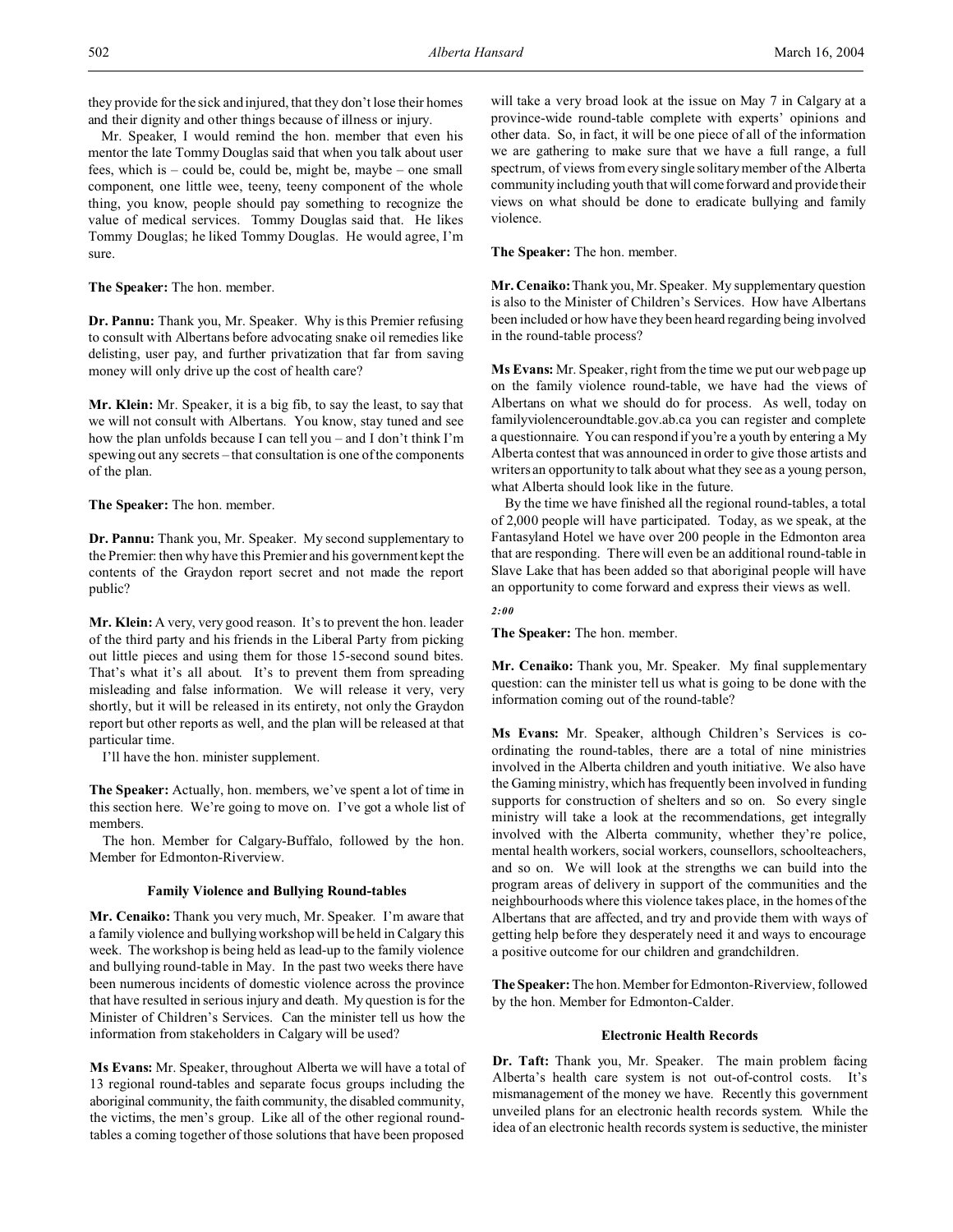is in danger of sending Alberta taxpayer money into a virtual black hole. My questions are to the Minister of Health and Wellness. Given that the minister announced \$59 million in October for health information systems and then provided the Alberta Medical Association with \$65 million in November and RHAs are spending untold millions more, will the minister tell us the total expected cost of establishing the electronic health records system?

**Mr. Mar:** Mr. Speaker, I want to first elaborate a little bit in responding to the hon. Member for Edmonton-Strathcona, and that is to say that consultation will be a very, very important part of what we do as we move forward into recognizing that our health care system in this province is not sustainable. Albertans can be assured that we will seek their input, as we have at all steps of our policy development, and they will have an opportunity to have their voices heard with respect to what it is that they want to do. Now, Albertans may want to say: we want the existing system, but we're prepared to pay a lot more money for it. If that's what Albertans say, then I suppose we can do that.

I think, Mr. Speaker, to suggest, as the Member for Edmonton-Riverview has suggested, that there isn't a problem, that it's simply an issue of better management of health dollars, if that's the case, then apparently every province of every part of this country has exactly the same problem. I don't understand how the hon. Member for Edmonton-Riverview can suggest that it's merely a management problem when the Premier of New Brunswick, Bernard Lord, is talking about how the system will not be here 10 years from now on its current track.

I need not refer only to Conservatives. Premier McGuinty from Ontario, Premier Campbell from British Columbia, Premier Calvert, an ND from Saskatchewan, Premier Doer of Manitoba: without exception, Mr. Speaker, they all agree that this is the biggest policy issue in Canada today, that we need to get our system to be sustainable.

**Dr. Taft:** I guess he doesn't know the answer.

**Mr. Mar:** You don't even know the question.

### **Dr. Taft:** You can read it in *Hansard*, Gary.

Given the staggering amount of health information generated every day in clinics and labs and hospitals and doctors' offices, what cost controls are in place to ensure that costs for the health information system don't escalate into the hundreds of millions of dollars?

**Mr. Mar:** Mr. Speaker, there may come a time when we find that spending tens of millions or perhaps even hundreds of millions of dollars over the next 10 years will make sense for our health care system.

Imagine this, Mr. Speaker. Imagine being able to call up an electronic health record with a diagnostic image on it by referring to it on your computer instead of sending your patient off to yet another unnecessary diagnostic test. Imagine that transaction being repeated hundreds or thousands of times today and tomorrow and the day after. There are tremendous advantages that are recognized by health care systems in other parts of the world and in other parts of Canada as well of the importance of having electronic health records and the appropriate infrastructure being put in place to ensure that these types of efficiencies can be developed.

# **The Speaker:** The hon. member.

**Dr. Taft:** Thank you, Mr. Speaker. Could the minister table for us

or give us verbally any cost-benefit analysis that was done to justify spending \$124 million on information systems when the same amount could essentially resolve our long-term care crisis?

**Mr. Mar:** Mr. Speaker, it sounds like the perfect sort of question for a written question. To simply suggest that you can take this money and apply it and fix long-term care, the simplicity of that demonstrates the simplicity of the analysis conducted by the hon. member.

## **Labour Relations**

**Mr. Rathgeber:** Mr. Speaker, Edmonton-Calder is the home of many small and medium-sized construction and electrical firms. Recently many of these reported that they have been targeted by salting campaigns, where union organizers target a job site and thereafter leave once certification had been accomplished. My questions are to the Minister of Human Resources and Employment. When will we see amendments to the labour code to deal with this practice known as salting?

**Mr. Dunford:** Some time ago, Mr. Speaker, there was a call from many Albertans to have a look at the current Labour Relations Code as it related to those matters of discussions between our organized employees here in the province and employers, so we had put together a group of people to take a look. They came back with recommendations that indicated that here in Alberta we had, generally speaking, a good labour climate and really did not recommend that a full-scale review of the labour code take place at that time.

However, as minister there was concern expressed to me regarding an issue that's referred to as salting, and I believe that the hon. member in the question explained that particular practice. So we've had a committee looking at that situation. I am in receipt now of the report from that particular committee. We had our last meeting on Monday of this week with the members of that committee. It is now in my shop for me to determine a government response, and we'll be doing that within the next little while and then take it through the internal system.

## **The Speaker:** The hon. member.

**Mr. Rathgeber:** Thank you, Mr. Speaker. Many of the same firms report that they have lost bids due to competing with unionized contractors whose bids are subsidized using market enhancement recovery funds, or MERF. To the same minister: why does the labour code allow unions to contribute to employers while it prohibits employers from contributing to unions?

**Mr. Dunford:** This is a practice, Mr. Speaker, known as MERFing, and this has been in consideration for some time here within the province. There is currently a disagreement amongst people that look at these kinds of matters as to whether or not this is an issue that can be addressed or should be addressed by the Labour Relations Code here in the province or whether, in fact, it is something that is more in line with free trade or competitive trade, in which case one then might make the argument that perhaps it's the people in the federal government in Ottawa that ought to be looking at it.

Now, as much as some folks have tried to make an issue of this particular situation and even though the Competition Bureau is there to look into these kinds of matters, it is my understanding that they have yet to receive a request.

# *2:10*

**Mr. Rathgeber:** Finally, Mr. Speaker, when will the report that the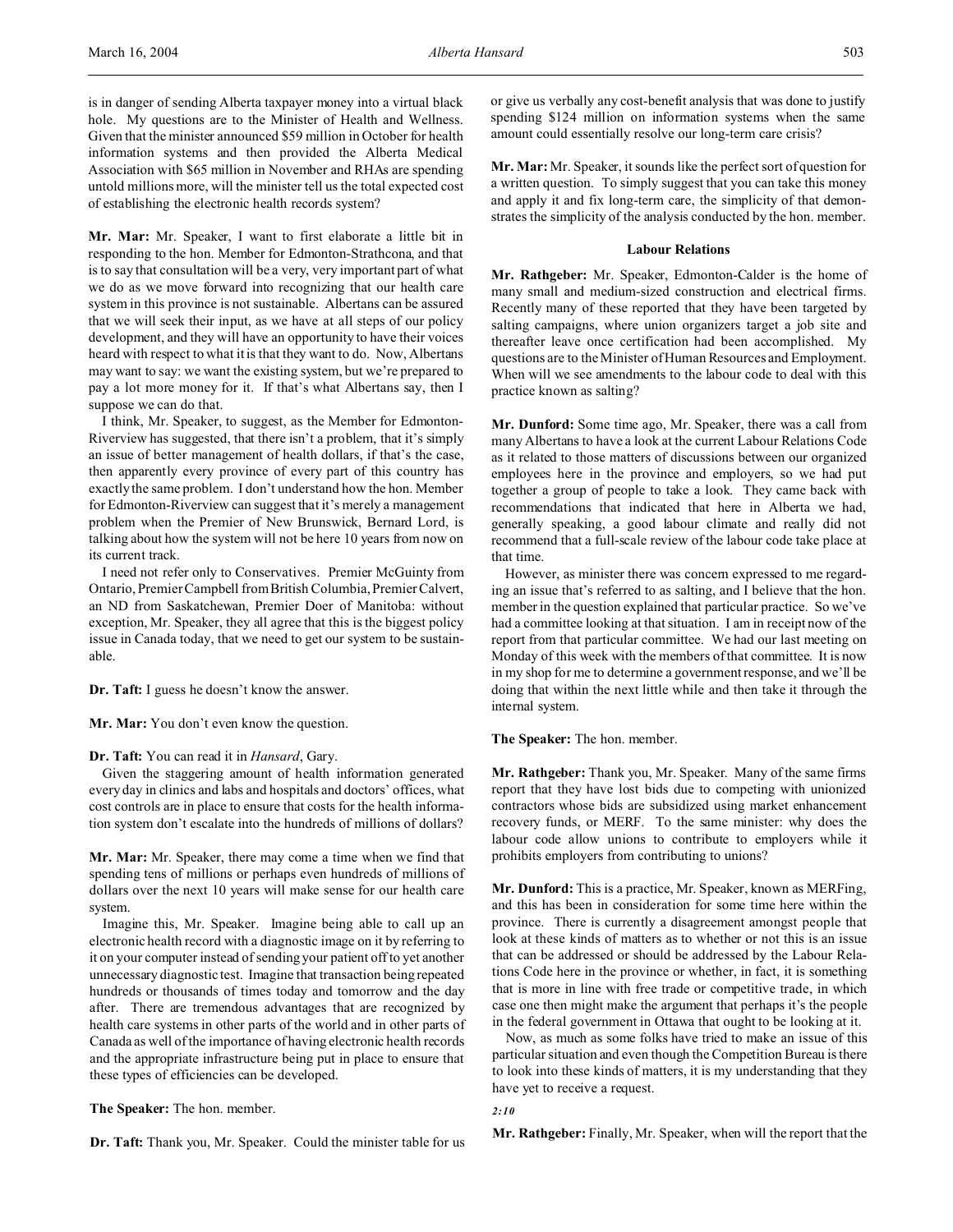minister referred to be released to ensure that this process moves forward?

**Mr. Dunford:** I've been contemplating how to deal with this matter, Mr. Speaker, and there are really two ways in which to do it. One, of course, is to release the report, again then to the public, and to provide for a further stakeholder response. The other way is to do it in a way that would release the report at the same time we release the government response. I'm not sure as I stand here today what the best approach would be, and any guidance that the hon. member wants to provide to me in this matter would be appreciated.

# **Long-standing WCB Claims Review**

**Mr. Bonner:** Mr. Speaker, this government has been dragging its heels for years with the promise of a tribunal for long-standing, contentious Workers' Compensation Board claims. Many injured workers are being prevented from getting on with their lives while they wait to learn if their cases may be reviewed. To the Minister of Human Resources and Employment: when can these workers expect a decision on whether such a tribunal will be struck?

**Mr. Dunford:** I've been saying publicly for some time – and I guess the hon. member has missed it. It was always contemplated from early days in the discussion around this topic that the government of Alberta would be responsible for the administration of the tribunal, but whatever outcomes within that tribunal, whatever payments were due or if actual decisions were reversed, those payments then would be the responsibility of the Workers' Compensation Board.

We have various estimates as to what the administration of this program would be, but I can tell you that my priorities at the current time rest with other members of our client base that fall within our mandate, and that is the poor and the vulnerable here in the province. Until such time as we are able to fully enact the kind of reform that we feel is necessary in that particular area, we're not willing to invest our money in second and third chances.

**Mr. Bonner:** Mr. Speaker, given that many of the poor and vulnerable are those injured workers waiting for the tribunal, can the minister tell me if changes to the Workers' Compensation Act passed in 2002 have corrected the complaints filed by injured workers against the WCB?

**Mr. Dunford:** As far as my reference to the people that need the help of this government, there is no wall that is drawn, wherever they come from. If people come forward to us for assistance and they need that assistance, then we stand there prepared to look after those folks.

**Dr. Massey:** It's a pretty high wall.

**Mr. Dunford:** I happened to hear from across the way about a pretty high wall, and in fact the member is right. One of the things that every jurisdiction in this country is trying to do is reduce the size of welfare walls. As a matter of fact, if the Liberal opposition will stay tuned, they will see in the next few months, of course, the kinds of reforms that we'll be bringing forward to in fact reduce that wall.

**Mr. Bonner:** Mr. Speaker, given that we're not talking about welfare, that we are talking about settlements for long-standing, contentious claims that these workers are entitled to, will the minister commit today to striking a tribunal to hear those longstanding, contentious claims?

**Mr. Dunford:** I object to the use of the word "entitled". It is not an entitlement. The injured workers that the hon. member is purporting to represent today have in fact had their issues dealt with by the rules and by the people that were in responsible positions at the particular time.

I'm here to report to you, Mr. Speaker, that we are very proud of the changes that have been made to the Workers' Compensation Board, of the fact that since the years 2000-2002 we've been able to see where there's been effective change within the situation and how workers' compensation deals with injury claims. If people want to get anecdotal, we've got anecdotes we could stand here and talk about for the rest of the day.

**The Speaker:** The hon. Member for Calgary-North Hill, followed by the hon. Member for Edmonton-Ellerslie.

# **WCB Premium Assessments**

**Mr. Magnus:** Thank you, Mr. Speaker. My questions today go to the Minister of Human Resources and Employment. A constituent of mine operates a small construction company in Calgary and received his WCB premium assessment for 2004. He learned his premium rates will go up actually from \$3.70 per hundred dollars of insurable earnings in 2002 to \$6.91 per hundred in 2003 to \$10.26 per hundred in 2004 even though he hasn't had a workplace accident in some five years. This is a 300 per cent increase, and I'm wondering if the minister can explain how such an increase can be justified to this small businessman.

**Mr. Dunford:** Mr. Speaker, there is some background that will be necessary for this question. First, I want to say this to the hon. member so that he can relay it back to his constituents and so that, in fact, any member here in the House, if they are running into that kind of a situation, can take this back as well that we tend to focus on the appeal system inside workers' compensation as somehow being there solely for injured workers. The appeal system is an appeal system, and any employer is entitled, then, to use that particular appeal system should they have a concern about their particular rates.

This is a very tough one not only for the member and his constituent, but we're finding that we're having this throughout the province. What happened was that at one time we had a huge category that included basically all of the construction activities. Representations were made to the Workers' Compensation Board by general contractors and by others, and they were successful in getting a new definition or, I guess, a new division amongst the construction trades, and what happened was that it put roofers and framers basically into a category by themselves. Now, anyone that has followed the lost-time claim rate in this province knows that that is an area of particular concern because of the incident rate that is happening in that area. So there's going to be constant pressure until the number of injuries in that area is reduced.

**The Speaker:** The hon. member.

**Mr. Magnus:** Thank you, Mr. Speaker. My last question is to the same minister. Given that my constituent has had an increased cost to his bottom line that is challenging to absorb, are there any ways in which the impact of this large increase over the span of two years can be mitigated?

**Mr. Dunford:** Well, I thought I heard the word "mitigated" as the last part of his question. Again, I would urge the member to consult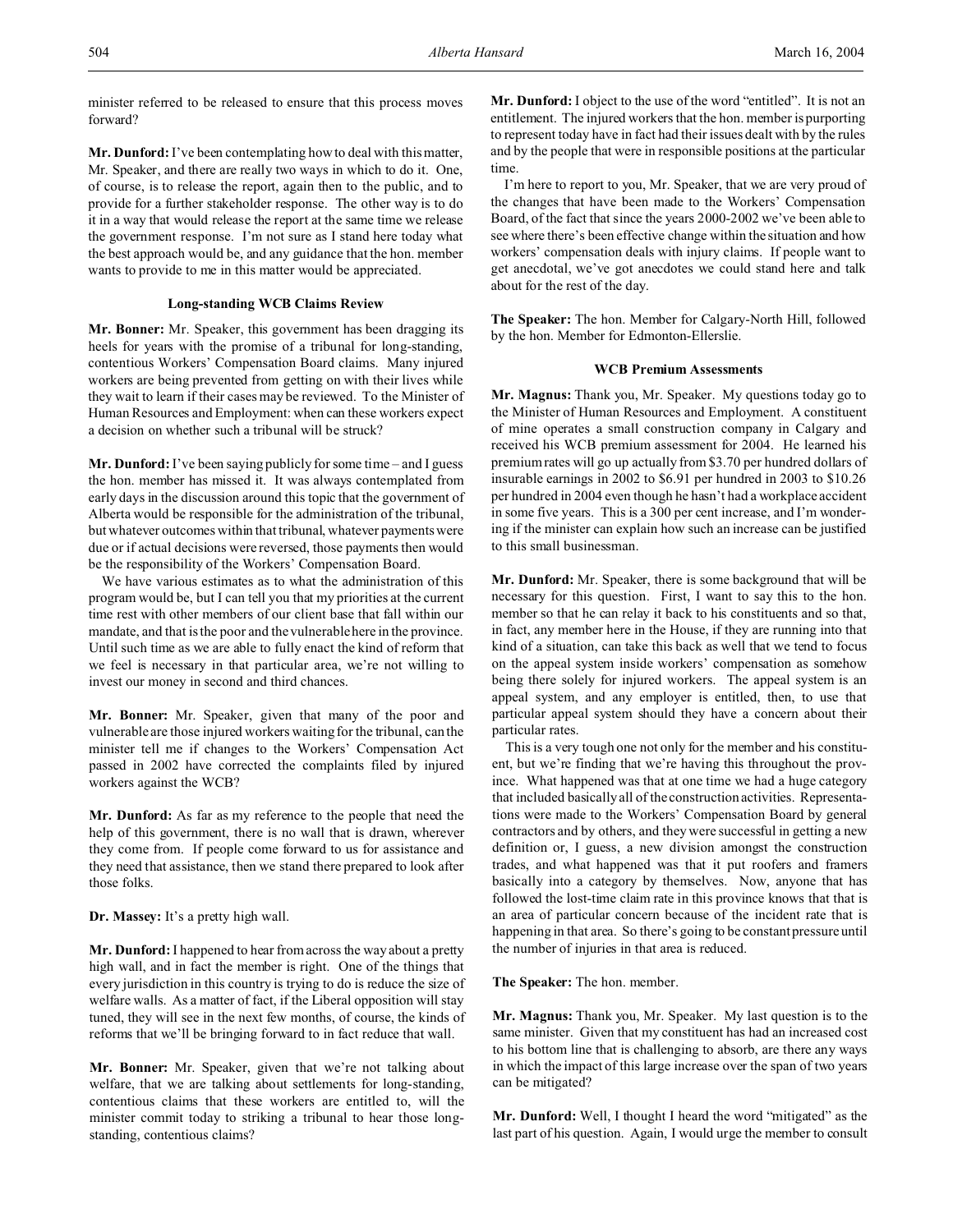with his constituent and to make sure that they have gone through the appeal system at the Workers' Compensation Board. I would further urge the member to talk to his constituent about certificates of recognition where we show, then, a commitment in writing by employers that they will in fact reduce the incident rate within their particular company.

Now, if the incident rate has been zero, then it's difficult to talk about any sort of reduction, but the very fact of being recognized with a certificate, of course, immediately enacts a 5 per cent reduction in the WCB assessment leading to a maximum of a 20 per cent reduction on that assessment.

**The Speaker:** The hon. Member for Edmonton-Ellerslie, followed by the hon. Member for Edmonton-Highlands.

## *2:20* **Fish and Wildlife Management**

**Ms Carlson:** Thank you, Mr. Speaker. The Alberta Fish and Game executive are very concerned about fish and wildlife management in Alberta, and particularly they are concerned about how the Alberta Conservation Association has been handling the over \$7 million that they have under their control. My questions are to the Minister of Sustainable Resource Development. Can you tell us why there's a duplication of services with that \$7 million? It should more rightly be under your control.

**Mr. Cardinal:** Mr. Speaker, there's no duplication in that process. This organization was set up as an arm's-length operation and given the delegated authority to be able to work and plan along with the interested shareholders. There is no duplication.

**Ms Carlson:** Mr. Speaker, perhaps the minister could tell us why those in the employ of the Alberta Conservation Association have access to up-to-date, modern equipment and vehicles and your own staff members don't.

**Mr. Cardinal:** Mr. Speaker, of course, the member wouldn't know what the Department of Sustainable Resource Development has or doesn't have, and you can tell by the questions. We do have over a hundred fish and wildlife officers. The budget has increased in that department. We spend close to \$38 million in that particular department. All we're trying to do is make sure that we operate efficiently within that department, and once that happens, once we do have the restraints in place, that will ensure that some of the jobs we do are necessary.

I can give you a good example, Mr. Speaker, in relation to travel because that has come up in the House before, where I suggested that, you know, when meetings are held in Edmonton that require staff, say, to come from Slave Lake and other jurisdictions outside of Edmonton, the meetings start at 10 in the morning rather than 8 in the morning so that those people do not have to leave a day earlier and travel the night before to come to Edmonton. Those types of activities are taking place.

The other area is the number of people sent sometimes when they have checkstops. I've seen cases where they have a checkstop where our department and the RCMP were involved in it. They had 20 vehicles doing a fisheries checkstop on a Father's Day south of Calling Lake, where I come from. You know, they did not need 20 staff or 20 vehicles to do a minor checkstop of that nature. I said: surely, we can do a better job than that in managing our resources within the department.

**Ms Carlson:** Mr. Speaker, to the same minister: why has there not

been any priority or focused spending for hunters and anglers so that they can conduct necessary fish and wildlife surveys and better manage the resources in the province?

**Mr. Cardinal:** Mr. Speaker, we have a fisheries strategy. Of course, that member would not know of it because she's not part of the government. She's the opposition. The sky is always falling on the opposition. In fact, they don't even listen to the answer when you try to answer after they ask a question. But that's fine. I'll channel it through you, Mr. Speaker.

**The Speaker:** Thank you. I want the minister to know that I am listening.

The hon. Member for Edmonton-Highlands, followed by the hon. Member for Calgary-Fort.

# **Electricity Prices**

**Mr. Mason:** Thank you very much, Mr. Speaker. The Energy minister knows no shame when it comes to spinning the fact that power prices are way up since deregulation. Now the minister has taken to calling Manitoba a communist jurisdiction to deflect questions about why Manitoba's power rates are stable while Alberta's have increased 60 per cent since 2000. The minister has gone from being the Baghdad Bob of energy deregulation to the Joe McCarthy of high power bills. To the minister: how can the minister justify his position that the 60 per cent . . .

The Speaker: Okay. We have a question. We have a question. [interjections] Please, please, please. Just a second. I'm going to recognize the minister.

**Mr. Mar:** Okay, Bob.

**The Speaker:** Whoa. We are exuberant today with all those personality things.

Okay. We've got a question.

**Mr. Smith:** Well, thank you, Mr. Speaker. We justify those statements by the very careful use of the facts.

**Mr. Mason:** Mr. Speaker, I will attempt to restate my first question, and that is: how does the minister justify his position that the 60 per cent hike over four years with bigger spikes in between is nothing more than a simple cost-of-living increase?

**Mr. Smith:** Well, Mr. Speaker, the member knows full well that the cost of electricity has dropped 24 per cent in the rural areas of Alberta in the calendar year 2004, and he knows that his own bill has dropped 20 per cent. Why don't we have a look at his own bill, and we'll just have a discussion on that?

**Mr. Mason:** Mr. Speaker, given that the New Democrats have tabled hundreds of power bills that have gone up and thousands of names on petitions calling for an end to deregulation, when will the minister table even one single residential bill that has gone down since deregulation began, not just in the last year when these riders came off?

**Mr. Smith:** Well, all I can say, Mr. Speaker, is stay tuned.

**The Speaker:** The hon. Member for Calgary-Fort, followed by the hon. Member for Edmonton-Centre.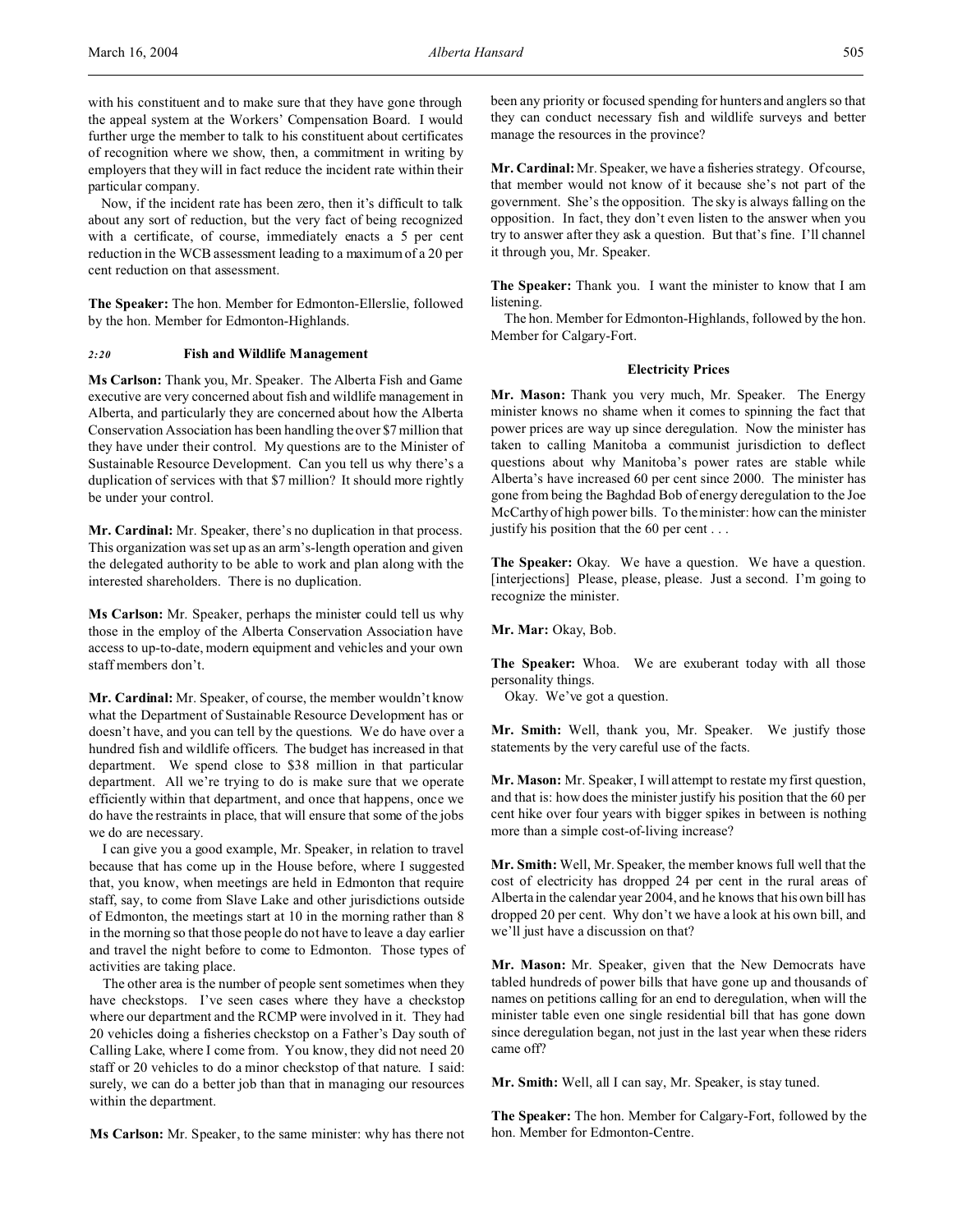# **Petroleum Reserves**

**Mr. Cao:** Thank you, Mr. Speaker. Given that the livelihood of ordinary Albertans and the strong economy of Alberta depends a great deal on confidence in the petroleum industry and resources, given that the natural resources in Alberta belong to Albertans – my question today is to the Minister of Energy – could the minister tell Albertans how Alberta's petroleum reserves are categorized and estimated?

**Mr. Smith:** Well, Mr. Speaker, this is very much a question of information. I think that I can start by talking about the Alberta Energy and Utilities Board. This organization on an annual basis publishes a document called Alberta's reserves, and through careful analysis and the use of skilled individuals in reservoir technology and the core analysis and in volumetric calculation as well as economic forecasting and economic use of price models, they are able to come up with specific reserve numbers.

Just for an example, Mr. Speaker, the 174 billion barrels of the Alberta oil sands that have been put forth with the U.S. Department of Energy last April and accepted by them as well as the world *Oil and Gas Journal* – that data comes from over 56,000 wells that have been drilled in the area of the oil sands, analyzed, as well as from over 6,000 core samples that remain in the possession of the Alberta government through the Alberta Energy and Utilities Board in a building directly adjacent to the University of Calgary.

**Mr. Cao:** My supplemental question is to the same minister. Mr. Speaker, given that there is recent news about unethical business cases in other parts of the world allegedly delaying the release of petroleum reserve estimates that may have negative impacts on their own companies in the financial market, how does the minister ensure that Alberta natural resource estimates, including reserves from oil companies, are consistently and correctly done and released?

**Mr. Smith:** Well, Mr. Speaker, I've heard comments, particularly from this side, saying that it's a very good question. It is a good question because we've seen what occurs with specific companies that get into difficulty about how petroleum reserves are stated. Although most shares of oil and gas companies are traded on priceearning multiples and on cash flows, the statement of reserves reflects the net worth of that company. So from a macro basis we use the numbers from the Alberta Energy and Utilities Board, because anybody who's a resource developer in this province must submit a core sample. The well logs, the information about the various wells themselves – and I may even recommend a great publication called the Canadian Discovery Digest that outlines these logs – will tell us about the reserves. But we do not take the word of the individual oil companies. We use the EUB to calculate a gross quantity of our reserves.

**The Speaker:** The hon. member.

**Mr. Cao:** Thank you. My last supplemental question is to the same minister. What are the latest estimates of Alberta petroleum reserves in comparison with the major producing area in the world?

**Mr. Smith:** Mr. Speaker, we're number two in the world, which I think is very important. Number one is Saudi Arabia, which pumps right now about 9 million barrels a day. Last year, Mr. Speaker, Saudi Arabia, for the first time in 20 years, balanced their budget. They have produced some \$74 billion worth of oil, and that allowed them to balance their budget. The budget of this province has been

balanced since 1995, and the royalties that have been collected this year should be in excess of \$8 billion.

*2:30*

**The Speaker:** Hon. members, very shortly I'll call on the first of four to participate today, but just a couple of comments because of the equity in the question period. Hon. Member for Edmonton-Calder, your second question had a preamble, but I let it go by. So I compensated to the hon. Member for Edmonton-Glengarry with the length of his third question, which was almost as long as the continuous length of the questions provided by the hon. Member for Calgary-Fort, however.

Might we revert briefly to Introduction of Guests?

[Unanimous consent granted]

head: **Introduction of Guests** *(reversion)*

**The Speaker:**The hon. Member for Edmonton-Beverly-Clareview, followed by the hon. Member for Edmonton-Glengarry, followed by the hon. Member for Edmonton-Centre.

**Mr. Yankowsky:** Thank you, Mr. Speaker. I rise to introduce to you and through you to this Assembly some visitors from the province of Saskatchewan as well as Alberta. Our visitors from Saskatchewan are Richard and Angie Klassen. Mr. Klassen will be relating their story of false allegations at a meeting tonight and their 10-year fight in the courts to be exonerated. Richard and Angie are seated in the members' gallery along with Richard's brother Dale, his wife, Anita, and their son Trevor from Red Deer, Alberta, also four of their local friends and supporters, Mr. Gary DeVries, Angie Geworsky, Tracy Marcotte, and Mike Russell. I would like to ask them to please stand and receive the very warm welcome of this Assembly.

**The Speaker:** The hon. Member for Edmonton-Glengarry.

**Mr. Bonner:** Thank you very much, Mr. Speaker. It gives me a great deal of pleasure to introduce to you and through you to all members of the Assembly a number of injured workers that have joined us today to witness the proceedings in the Assembly. They are Reg Friedrich, Ralph Teed, John Steele, Terry Fedorak, Mike Renaud, Betty Chong, Charlie Sams, Rod Barrett, Ron Barrett, Ron Nahrebeski, Mike Beauchamp, Erich Schmidt, Karl Johnson, Lana Lamont, Bob Miller, Bruce Hall, Virginia Losier, and Don Purcell. With your permission I'd ask them all to now rise and receive the traditional warm welcome of the Assembly.

**The Speaker:** The hon. Member for Edmonton-Centre.

**Ms Blakeman:** Thank you very much, Mr. Speaker. I'm always pleased when visiting classes from NorQuest College attend the Assembly and allow me to introduce them to you and through you to all members of the Assembly. Joining us in the public gallery today we have 13 members of the NorQuest College ESL class for career options for new Canadians. They are joined by their teacher, Mr. Allan Carlson. I would ask them all to please rise and accept the warm welcome of the Assembly. Thank you very much for coming.

# head: **Members' Statements**

**The Speaker:** The hon. Member for Bonnyville-Cold Lake.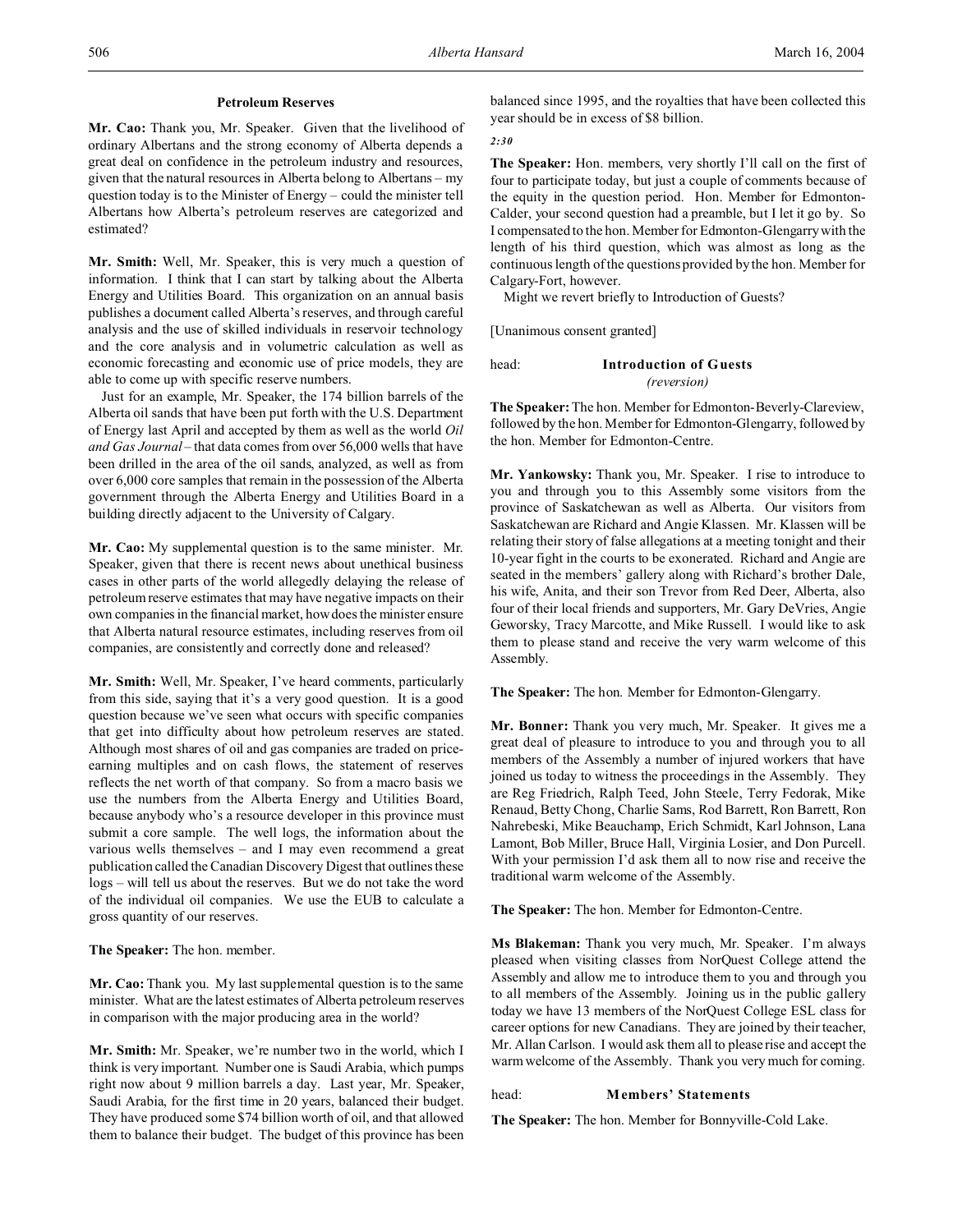**Mr. Ducharme:** Merci, M. le Président. Aujourd'hui c'est un plaisir pour moi de présenter à la Chambre une explication d'un événement Canadien qui s'appelle Les Rendez-vous de la Francophonie.

Les Rendez-vous de la Francophonie se déroulent à la grandeur du Canada sur une base annuelle. Durant cette période de temps on célèbre les communautés francophones afin de promouvoir la langue et la culture françaises tant par ses activités sociales et ses célébrations que par sa dimension humaine et communautaire. Les Rendezvous contribuent à renforcer les liens entre les anglophones et les francophones du Canada et favorisent un plus grand respect entre ces deux communautés.

De plus en plus nos municipalités Albertaines se joignent aux Rendez-vous en tenant des cérémonies pour reconnaître leur communauté francophone. Parmi ces municipalités cette année on compte Edmonton, Lethbridge, Calgary. Félicitations à ces municipalités.

Ce matin à la rotonde de la Législature le Président de la Chambre était hôte d'une belle célébration dédiée à la reconnaissance de la contribution des francophones à notre province. C'est un geste que la communauté apprécie beaucoup, si on en juge par la participation importante de la communauté. Je tiens aussi à remercier mes collègues de l'Assemblée qui se sont dérangés pour assister à la célébration.

Cette sixième édition des Rendez-vous revêt une signification spéciale parce qu'elle marque l'ouverture des cérémonies du 400ième anniversaire de l'établissement du premier établissement permanent français en sol Nord-Américain. Plusieurs activités se dérouleront au cours des mois qui suivent dans les provinces maritimes pour mettre en évidence cet anniversaire.

En terminant, j'aimerais remercier le groupe d'étudiants et d'aînés de ma circonscription qui sont venus de Bonnyville pour célébrer avec nous.

Merci, M. le Président.

[Translation] Thank you, Mr. Speaker. Today it is my pleasure to provide the Assembly with information on a wonderful Canadian event called Les Rendez-vous de la Francophonie. Les Rendez-vous de la Francophonie are held throughout Canada on a yearly basis, and this year they run from March 5 to March 21. During that period of time attention is focused on francophone communities with the idea of promoting French language and culture, as much through community and human relations as through social activities and celebrations.

Les Rendez-vous contribute to the reinforcement of links between francophones and anglophones in Canada by fostering greater respect between the two communities. More and more of our municipalities are joining in Les Rendez-vous by holding ceremonies to recognize their francophone communities. Edmonton, Lethbridge, Calgary are some of the municipalities that held flagraising ceremonies to mark the launch of these celebrations. Congratulations to all of them.

This morning the office of the Speaker hosted a wonderful ceremony in the rotunda to recognize the contributions of the francophone community to our province. It was very much appreciated by the francophone community judging by the large attendance. I also want to thank my colleague MLAs who took time off their busy schedules to stop by.

The sixth edition of these Rendez-vous takes on a special meaning because they mark the beginning of a full year of celebration to recognize the 400th anniversary of the establishment of the first permanent French settlement in North America. A large number of activities are planned in the maritime provinces over the course of the year to celebrate this anniversary.

Once again I want to thank the group, composed of students and seniors, from my constituency who have come all the way from Bonnyville to celebrate this event with us.

Thank you, Mr. Speaker. [As submitted]

**The Speaker:** The hon. Member for Calgary-Shaw.

### **Sour Gas Well Development**

**Mrs. Ady:** Thank you, Mr. Speaker. I rise today to address an issue that is naturally of deep concern for my constituents. That is the application by Compton Petroleum that is currently in front of the EUB.

Mr. Speaker, Compton Petroleum is requesting permission of the EUB to drill an additional six wells into a site that has existed on the southeast corner of the city of Calgary for the past 30 years. They will argue that with new technology and additional wells they'll be able to remove the gas in approximately 11 years instead of 30. They'll also argue that it can be done safely.

As you can understand, my constituents have concerns about that argument. However, Mr. Speaker, there is a purpose, and the EUB is going to hear with their application whether that can be done. It will give those who disagree or have legitimate concerns about public safety the opportunity to intervene.

I've been working with the EUB, Mr. Speaker, to ensure that my constituents have an equal opportunity to voice those concerns. Whether they're the city of Calgary, the fire department, the Calgary health region, community groups, they all have a role to play. If the EUB is not convinced that an energy project can be constructed and operated safely, it will not allow that development to proceed.

For example, in December 2003 the EUB denied an application by Polaris Resources to drill a critical sour gas well near the Whaleback area in southwestern Alberta because the company did not convince the EUB hearing panel that it could drill the well safely. Companies are responsible for understanding the natural risks and hazards associated with what they propose, and if necessary, as in this case, there's a transparent and impartial EUB hearing.

Last week Compton Petroleum of Canada requested that the EUB postpone the hearings on the development of these wells. The EUB is expected to respond to Compton's request in the next while to postpone the hearing until late summer or early fall in 2004. I want to reassure my constituents that the EUB will give them a fair hearing.

Thank you, Mr. Speaker.

**The Speaker:** The hon. Member for Edmonton-Centre.

### **Seniors' Benefits**

**Ms Blakeman:** Thank you very much, Mr. Speaker. Seniors feel that their programs have taken the brunt of this government's budget cutting over the last decade. A recent Alberta Council on Aging poll shows that this government has forced seniors to take from their food and health budgets for services that were once covered by the province. Forget having money for social activities and transportation; that was the first to go for many seniors.

Increases due to energy deregulation and mounting automobile insurance coupled with the elimination of seniors' exemption from health care premiums, the loss of universal funding for dental care, dentures, and eyeglasses, and the elimination of the education property tax exemption up to \$1,000 have made merely existing a hardship for many Alberta seniors.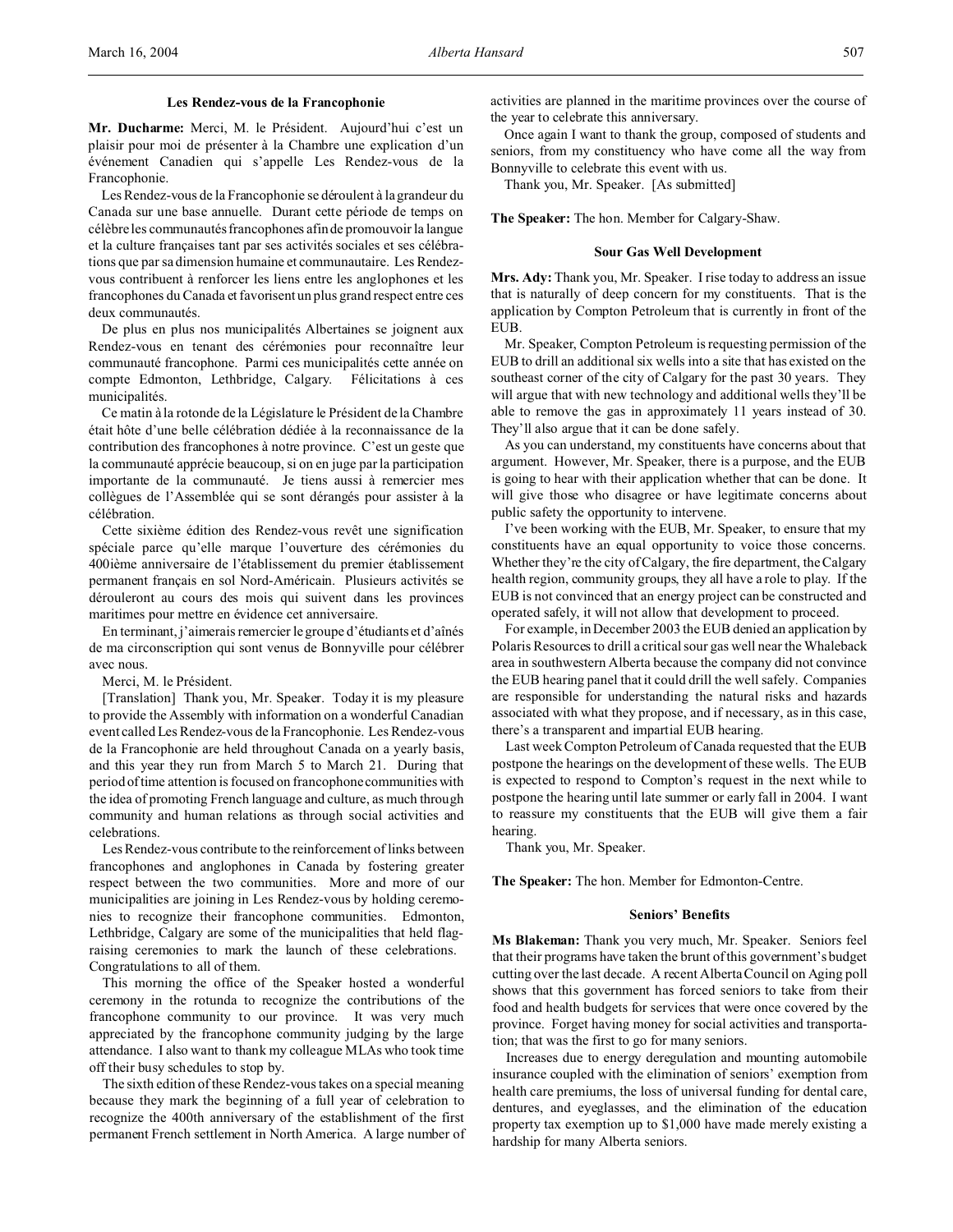Seniors were willing to make some sacrifices for the good of the province, but they never counted on being left with virtually nothing. Now they're mobilizing through groups like the Coalition of Seniors Advocates, COSA, in Calgary and Seniors United Now, SUN, in the Edmonton area, and the Canadian Association of Retired Persons, CARP, now has an Edmonton branch.

Seniors want the same benefits they had before this government started paying down the debt on their backs. Middle-income seniors are being impoverished by this government. The Alberta Liberal opposition believes that seniors make a valuable contribution to the quality of life in Alberta and deserve our respect, and that's why we've developed an alternative.

The Alberta Liberal opposition wants to see universal dental and optical benefits for seniors reinstated, health care premiums eliminated, people in private health care facilities and homes included within the Protection for Persons in Care Act or similar stronger legislation, consistent capital funding provided for seniors' lodges, and a body set up specifically to investigate complaints of elder abuse, among others. We believe there is an alternative to forcing seniors to take food off their tables to pay for dentures and eyeglasses. We have a better solution.

Thank you very much.

**The Speaker:** The hon. Member for Calgary-West.

# **Long-term Care Industry**

**Ms Kryczka:** Thank you, Mr. Speaker. As an MLA I've heard about the challenges facing the long-term care industry in Alberta from constituents in my Calgary-West office to representatives of the Alberta Long Term Care Association at the Standing Policy Committee on Health and Community Living. Quality of life for residents in the long-term care centres has improved due largely to the 2003 accommodation rate increase, but there are still quality-ofcare needs that need to be addressed by government by additional funding through the health regions.

*2:40*

What is rarely reported on or spoken about, though, Mr. Speaker, are the many good-news stories that exist, such as Carewest's dementia care training program, supportive pathways, that will be offered to 3,000 front-line health care workers in Alberta. The benefits of this program will be far reaching as close to 75 per cent of long-term care residents in resident facilities have Alzheimer's disease and other related dementias.

Another story is that of the Capital Care Group celebrating 40 years of caring in 2004. Their well-known reputation has been built on visionary leadership, excellent management, education, and resources, as well as dedicated staff. Capital Care staff are a big reason why residents and families choose this organization for continuing care services.

Mr. Speaker, the truly unsung heroes, who care for over 14,000 residents in Alberta's long-term care facilities, are the staff, who are dedicated, skilled, and compassionate professionals who want to care for residents to the best of their ability but are frequently challenged; for example, when resident care needs exceed staffing levels or when resident behaviours prove almost impossible to contain or control.

I have met residents and staff in many long-term care centres and have come to fully appreciate the challenges to which I refer. Families and friends do a wonderful job as caregivers, but there comes a time when one spouse or parent needs the level of care provided in the long-term care centre. Who better to care for them on a daily basis than knowledgeable and caring staff?

I suggest to this Assembly today that we all make a serious effort to walk a mile in the shoes of our long-term care staff and award them the recognition and respect that is truly deserved.

Thank you.

#### head: **Notices of Motions**

**The Speaker:** The hon. Member for Edmonton-Centre.

**Ms Blakeman:** Thank you very much, Mr. Speaker. I'm giving notice that I'll be rising later this afternoon, at the conclusion of the daily Routine, to move a Standing Order 40 application.

Thank you.

## head: **Tabling Returns and Reports**

**Mr. Zwozdesky:** M. le Président, c'est un grand plaisir pour moi aujourd'hui de déposer une lettre adressée à M. Ernest Chauvet, le président de l'Association canadienne-française de l'Alberta, suite à la cérémonie ce matin à la Législature qui marquait la sixième édition des Rendez-vous de la Francophonie. Merci.

[Translation] Mr. Speaker, I am pleased to table a copy of a letter written to Mr. Ernest Chauvet, president of the French-Canadian association of Alberta, following this morning's ceremony in the rotunda of the Legislature to mark the sixth edition of Les Rendezvous de la Francophonie. [As submitted]

### **The Speaker:** The hon. Member for Edmonton-Strathcona.

**Dr. Pannu:** Thank you, Mr. Speaker. I'm tabling five copies of a graph from the Parkland Institute report released this morning showing that provincial health spending is at about the same level as 1993 once inflation and population growth are factored in.

Thank you, Mr. Speaker.

**The Speaker:** The hon. Member for Edmonton-Riverview.

**Dr. Taft:** Thank you, Mr. Speaker. I'm tabling the appropriate numbers of correspondence referred to yesterday in question period. It's a letter from the regional clinical department head of the Calgary health region to Mrs. Kathy Briant relating to concerns in emergency wards in Calgary.

Thank you.

**The Speaker:** The hon. Member for Edmonton-Centre.

**Ms Blakeman:**Thank you very much, Mr. Speaker. I'd like to table five copies of Women and Non-Standard Work: A Grassroots Approach. This is a project of the Womanspace Resource Centre in Lethbridge, Alberta, released in November 2003, written by Jane Barter Moulaison and researched by Barter Moulaison, Lisa Lambert, and Jackie Woodworth. It has been partially funded by the Alberta Community Development human rights, multiculturalism, and citizenship fund.

Thank you very much.

**The Speaker:** The hon. Member for Edmonton-Gold Bar.

**Mr. MacDonald:** Thank you very much, Mr. Speaker. I have two tablings this afternoon. The first is a letter from Marianne J. Murray to the hon. Premier. It is in regard to the devastation of electricity deregulation and how it has affected a business.

My second tabling is a letter dated March 16, 2004. It is a letter that I've written on behalf of Her Majesty's Loyal Opposition for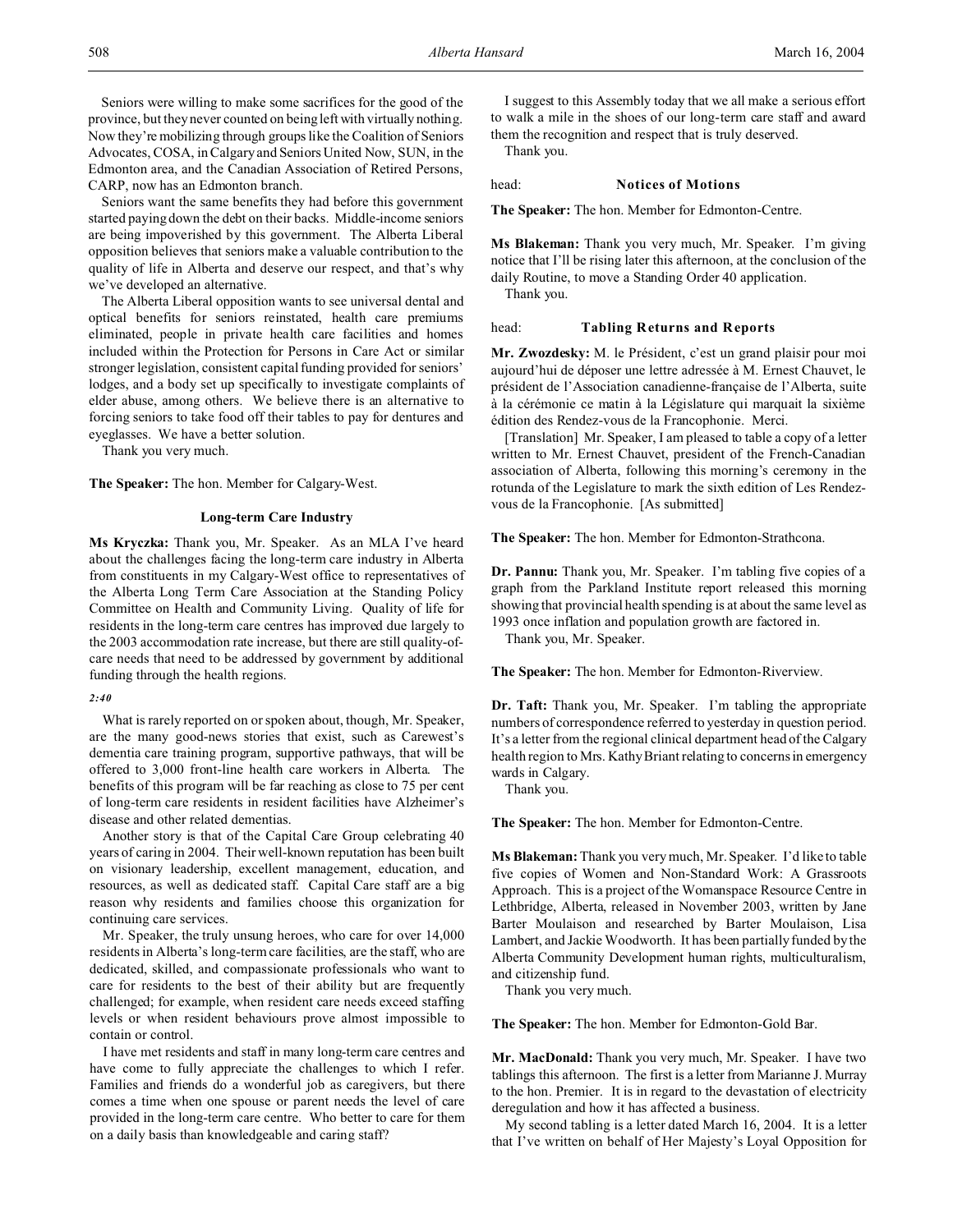Thank you.

## head: **Motions under Standing Order 40**

**The Speaker:** The hon. Member for Edmonton-Centre on a Standing Order 40 application.

# **Seniors' Benefits**

Ms Blakeman:

Be it resolved that the Legislative Assembly urge the government to reinstate the universal optical and dental benefits program for seniors.

**Ms Blakeman:** Thank you very much, Mr. Speaker. This afternoon I rise on a Standing Order 40 application to present a motion to this Assembly. It has already been distributed to the members. Of course, Standing Order 40 applications are to be made in a case of urgent and pressing necessity, and it is asking for the Legislature to take a specific action.

Regarding the urgency, over the last few years I've been receiving increasing numbers of letters and phone calls from seniors groups urging the government to reinstate their benefits that were taken away a decade ago. In recent months the calls for the reinstatement of seniors' benefits from groups like COSA, the Coalition of Seniors Advocates, and Seniors United Now, also known as SUN, have become even more urgent as the people they represent have become more desperate.

Over the past decade Alberta seniors have seen the universal benefits they had enjoyed dwindle away to almost nothing. Middleincome seniors were hit the hardest since they now qualify for virtually no seniors' programs yet still bear the burden of increases to utility rates, car insurance, and long-term care. This was illustrated by a recent Alberta Council on Aging poll that showed that after social activities and transportation seniors were cutting into their food and health budgets to pay their bills. I believe that it is urgent that we address that concern.

The response from the government has been to reduce seniors' benefits by allowing the increase of other user fees that seniors have to pay and increasing health care premiums and soon likely Alberta Blue Cross.

I urge all hon. members of the House to grant unanimous consent for the motion and to reinstate the universal optical and dental benefits programs for seniors.

Thank you.

[Unanimous consent denied]

# head: **Orders of the Day**

# head: **Transmittal of Estimates**

**The Speaker:** The hon. Minister of Finance.

**Mrs. Nelson:** Thank you, Mr. Speaker. I have received a certain message from Her Honour the Honourable the Lieutenant Governor, which I now transmit to you.

### **The Sergeant-at-Arms:** Order!

**The Speaker:** Hon. members, the Lieutenant Governor transmits interim supply estimates of certain sums required for the service of

the province and of certain sums required from the lottery fund for the fiscal year ending March 31, 2005, and recommends the same to the Legislative Assembly.

Please be seated.

**Mrs. Nelson:** Mr. Speaker, I now wish to table the 2004-05 interim supply estimates. These interim supply estimates will provide spending authority to the Legislative Assembly and the government for the two months ending May 31, 2004. By that date, it is anticipated that spending authorization will have been provided for the entire fiscal year ending March 31, 2005. As announced previously, we are tabling Budget 2004 on March 24.

When passed, these interim supply estimates will authorize approximate spending of \$5 billion in operating expense and equipment and inventory purchases, \$133.5 million in capital investment, \$66.4 million in nonbudgetary disbursements, and \$313.6 million in lottery fund payments.

Interim supply amounts are based on department's needs and fund government programs and services until the end of May. While many payments are monthly, other payments are due at the beginning of the quarter and fiscal year. Some payments are seasonal.

## head: **Government Motions**

11. Mrs. Nelson moved:

Be it resolved that the message from Her Honour the Honourable the Lieutenant Governor, the 2004-05 interim supply estimates, and all matters connected therewith be referred to Committee of Supply.

[Government Motion 11 carried]

12. Mrs. Nelson moved: Be it resolved that pursuant to Standing Order 58(9) the number of days that Committee of Supply will be called to consider the 2004-05 interim supply estimates shall be two days.

[Government Motion 12 carried]

# head: *2:50* **Government Bills and Orders Second Reading**

# **Bill 21**

# **Child Welfare Amendment Act, 2004**

**The Speaker:** The hon. Member for Calgary-Buffalo.

**Mr. Cenaiko:** Thank you, Mr. Speaker. I move second reading of Bill 21, the Child Welfare Amendment Act, 2004.

This bill proposes a number of minor amendments to the Child Welfare Amendment Act, 2003, which received Royal Assent last spring.

The need for these amendments arose during the process of drafting regulations and preparing for the implementation of this new child welfare legislation. The amendments in Bill 21 are largely a matter of housekeeping. They will clarify wording in places where there are inconsistencies or ambiguities and will also ensure that the act is aligned with the Family Law Act and the Vital Statistics Act. This means making the wording consistent between the acts and allowing for the consolidation of some of the regulations. The amendments will also ensure that children receiving services under the Protection of Children Involved in Prostitution Act will have access to services provided by the child and youth advocate.

These amendments, Mr. Speaker, will also allow for a smoother transition between the existing and new legislation by, for example,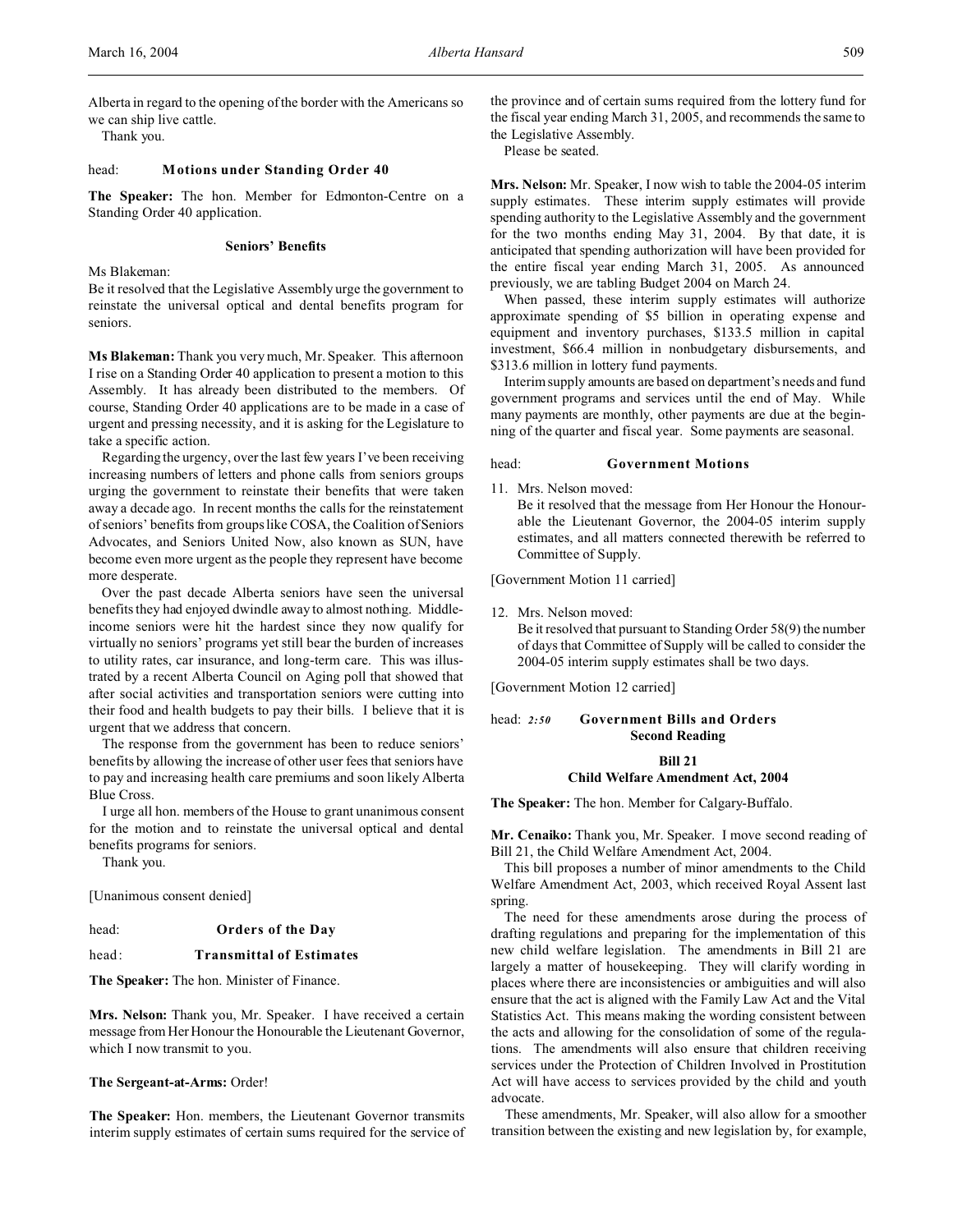providing sufficient time for facilities to apply for licensing under the new provisions. Other amendments include clarifying that a foster parent or someone with a very close relationship with the child can apply for a review of a director's decision and represent a child's wishes during a review and appeal process.

Mr. Speaker, the amendments in Bill 21 will fine-tune Alberta's new child welfare legislation. This is important legislation that will help us better support and protect Alberta's children, youth, and families.

Mr. Speaker, I am pleased to move second reading of Bill 21. Thank you.

**The Speaker:** The hon. Interim Leader of the Official Opposition.

**Dr. Massey:** Thank you, Mr. Speaker. I listened with interest to the member speaking about Bill 21, the Child Welfare Amendment Act, 2004. The number of bills and amendments to the original Child Welfare Act are becoming numerous, and when I saw that this was on the Order Paper, it really made me wonder if things are being thought out as thoroughly as they should be. If they are, why do we keep finding ourselves back here with more and more amendments? Each time we're told that the amendments are minor, and that's only a prelude to a set of amendments that will be tabled the next session.

I think that some of the departments have managed to put up the draft regulations before we have to consider the bill in the Legislature. If I heard the member correctly, he indicated that these amendments are a result of changes needed after the regulations had been drafted. So, again, maybe it would be better if the department followed the lead of other departments like the Department of Justice, where we get a look at the regulations and, more importantly, where that department gets a look at the regulations and can make the adjustments needed in the bills before they appear in front of us in the Legislature.

That having been said, Mr. Speaker, I doubt if things will change, and I predict that we'll be back here next session with another amendment to the Child Welfare Act because something else has been overlooked.

There are a number of changes in the bill. It redefines the job of the child advocate and includes the Protection of Children Involved in Prostitution Act. It allows the advocate to delegate his duties to people within the sphere of the youngster's life.

We have always had difficulty with the positioning of the child and youth advocate, Mr. Speaker. We believe that it should be a legitimate officer of the Legislature and that answering to the minister is an inappropriate position for the advocate to be placed in. As far as the amendments don't deal with that, we feel that it's a mistake, and that's a position we've had over the past number of years.

The changes in the alternative dispute resolution are going to be again defined by regulations, and I would ask if those regulations have been drafted. I guess there are some other questions with respect to the disclosure of documents created by the alternative dispute resolution. It's being broadened to include any documents that affect the development of a child, and when you think of it, Mr. Speaker, that really almost opens the door to anything.

How do you determine what isn't going to affect the development of a child? I guess the question it also raises is: who's going to protect a child's personal information after the dispute is settled? So there are a number of questions around this particular provision that I think need to be clarified before we proceed.

The bill removes the financial contributions that the family may have to provide when their child goes into the service and allows the court to demand treatment for both the child and guardian. It seems

to give the court the ability to make decisions without regulated control on what is required to bring the family back together. At least that's the impression that we're left with.

The bill further changes the amount of time for which a court can make a secure services order from 10 to five days. It forces the family guardians to be notified by any means necessary within one day if this secure services order is given by the courts. They may apply for five days to stabilize the child or assess the child and prepare a plan for services. There's also a set of information that is supplied to the child when a secure services order is passed. Some minor changes: change in the amount of time from two to three days for the review of the secure services order.

The bill also repealed all the information about how Children's Services would obtain child support and allows a director to apply for child support to the courts. I think this is a section that we have to look at carefully, Mr. Speaker. It deletes a large part about child support from the original act, and it removes the process by which directors would act to obtain child support. The question it raises, of course, is: what's going to be done now? Does the child support law handle this?

The act repeals the law that requires a native child to be registered under the Indian Act and removes the requirement for all documents to be sealed that are used to require a consent of the minister or the court. Again, it raises the question: how are these children going to maintain their treaty status after adoption? And why was this particular change brought in?

There's now an 18-month wait before residential facilities will have to be properly licensed, and the minister may also vary the terms and the conditions to which that licence is subject, Mr. Speaker. I guess the question is: why? Why does the minister need this control? And why was this considered an appropriate time period?

Another provision is that the court may direct a child to have legal representation if the court believes the views of the child are not being adequately represented. It further allows the court to ask for records from Children's Services if required in a case, but they still can't reveal the client or guardian. The bill has spelled out exactly what would be required to get a record and how that information would be treated once before a court. It gives the director licence to publish the name and personal information of a client if they deem it in the interest of justice.

## *3:00*

The bill is, as the mover indicated, an amendment. Many of the clauses are housekeeping clauses, but there are some larger issues that I think we deserve an answer to before we proceed with the bill. Hopefully, we'll receive those answers from the minister or the mover of the bill.

# [Mr. Shariff in the chair]

One final provision that I think again deserves some explanation is the change in the amount of time you can sentence a parent or guardian who causes a child to be in need of protective services from 12 months to 24 months. While we sympathize with that provision, Mr. Speaker, two years is really a long period out of the child's life, and that's particularly true of a very young child. Again, some explanation of why there has been this extension of that provision would be of interest.

I think those are the comments I have at this stage, Mr. Speaker. Thank you very much.

**The Acting Speaker:** The hon. Member for Edmonton-Centre.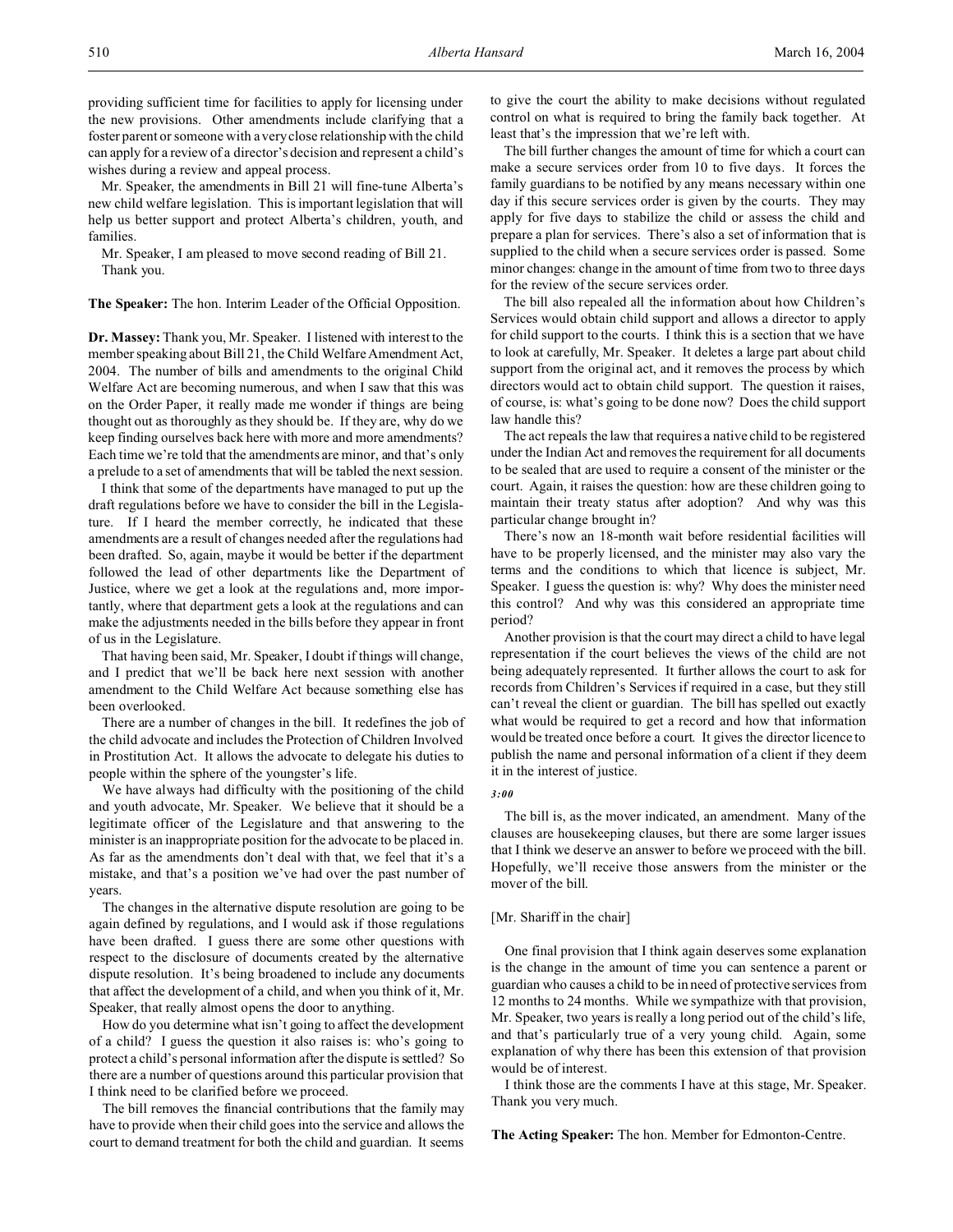**Ms Blakeman:** Thanks very much, Mr. Speaker. I appreciate the opportunity to just raise a couple of questions and concerns briefly touched on by my hon. colleague for Edmonton-Mill Woods. I'm particularly interested in knowing the history and the reasoning behind section 15 in the bill, which is – here we go again – really amending the old sections 57.2 and 57.5 to 57.9. Now, I know that we're not to be going into word-by-word and clause-by-clause analysis of a bill at this point. We're really talking about the principle of the bill, but I'm struggling to approve of the principle of this bill when I don't understand why these actions are being contemplated.

Specifically what's being considered here is that the sections talking about support orders – we would usually call them maintenance orders – are being eliminated from the originating act, the Child Welfare Act, and a very short section is being left in which essentially says that if the director of child welfare has a child in custody or has a temporary guardianship order or a permanent guardianship order, I suppose, or the director has entered into a family enhancement agreement, the director can enter into an agreement whereby the guardian of the child agrees to pay child support. The only other section that's left in here is that that doesn't prevent the director of child welfare from also applying to the courts for child support. That's it.

Now, what's being removed from the bill with this amendment is everything else. Well, what does that mean? Just let me briefly go over some of the things that it means. It's taking out the set-up, you know, if a director of child welfare takes over guardianship of the child. They, obviously, have been able in the past to go and seek an agreement or an order or apply, according to the form prescribed in the regulations, to the court for basically child support. Traditionally what we've had is the situation with maintenance enforcement where the maintenance is usually paid through the custodial parent. I'm struggling to see how this is still going to work out in this new arrangement.

Traditionally, if the custodial parent is receiving benefits from the government, the government has set it up that they have a right to claim the maintenance money that would usually be flowing through the custodial parent to the child, especially if there are arrears. Then we say that the government has subrogated that money; they've claimed it for themselves. They've repaid themselves the money that they are offering in assistance, and nobody seems to have a problem with that at this time.

When the government goes to chase down that money, they've been pretty vigorous in doing it mostly because they're getting it for themselves. That has had a lot to do with their tenacity in trying to get the regular payments established and also in pursuing any arrears, any debt that has built up as a result of this. We have a maintenance enforcement program to do that, and it also, of course, has been expanded and now will assist people whose maintenance orders are not subrogated to the government. That was the genesis of it.

So we have a child welfare agreement here that is now removing all of the other rules around how the director of child welfare goes about establishing support orders or obtaining money from a guardian in support of a child. It's striking out sections like an order of the court can be retroactive to the commencement date of the child coming into the custody of the government. If the court is going to make an order requiring a guardian to pay, they have to consider certain things like the income or the earning capacity and the financial resources of the guardian or the parent. They have to consider the value of the estate, if there is an estate that's being held in trust for the child. They have to take into consideration the needs

of the child. That whole section is now being taken out and another whole section around review.

We traditionally have had a system where someone is always able to appeal a decision. They can go to a higher level or a different level and appeal a decision that's been made. That's being removed in this section. So what we have in this amendment act is that it's proposing to strike out all of these things that I'm talking about. It would be striking out the ability of a guardian or a parent or a trustee that has been ordered to pay child support, their ability to apply to the court for a review of the order. That's now being removed.

The court when looking at an order under this section can decide to "vary, suspend or terminate the order or may reduce or cancel [any] arrears." That's being removed. So everything to do with support orders is being taken out except for the first two sections that I talked about; that is, that the director of child welfare can seek an order whereby a guardian would agree to pay child support – it doesn't say to whom; I'm presuming to the government – also that that doesn't stop the director of child welfare from going to the courts to seek a court order for child support. All the rest of the setup, the rules around how we usually deal with child support are being removed, and I've already listed quite a few of them, including that review process and the ability of the courts to vary the order that's in place.

It sets out that an agreement or an order that was under this would terminate, and then it gave the conditions under which it would automatically terminate, like if the child is adopted or if the child died or if the child, you know, reaches the age of majority or if the child married, for example. All of those would be reasons that the court order would be deemed fulfilled or null and void. That section is being removed.

We also have a section where it sets out the responsibilities of the director of maintenance enforcement under this arrangement. It makes me a little nervous that all of this is going away, and I'm seeing two pretty narrow sections being left in place without all the rest of these supporting rules. So I'm looking to the sponsor of the bill to explain to me on the record why this is being removed. There may well be a very simple explanation, but I get a little nervous when I see things like this happening and I'm not hearing why being articulated.

Those are the concerns that I'm seeing because I'm a proponent of the maintenance enforcement program and of court-ordered support for children. I'm not sure why I'm seeing the government abolish all the rules that we have been operating under or what we understand has been the relationship we expect to have there, why it's all being taken out, including avenues of appeal, when the thing starts, when the thing ends, how one appeals it, how one buries it. All of those rules are now struck, and I would like to know why. How does the mover of the bill anticipate all of this is going to be handled? I sure hope I'm not going to be told that this is going to be under regulations now, because that will make me really unhappy, and you know that when I get unhappy, I get wordy, usually late at night.

#### *3:10*

So if I could hear from the mover of the bill why that is happening, it would make me more interested in supporting this bill in principle at second reading. At this point I will have to reserve my opinion. Well, actually, that probably means I'll have to not support it in second reading until I can hear some sort of explanation for this. There's something wrong here, and I'd like to hear the answer for it.

Thank you.

[Motion carried; Bill 21 read a second time]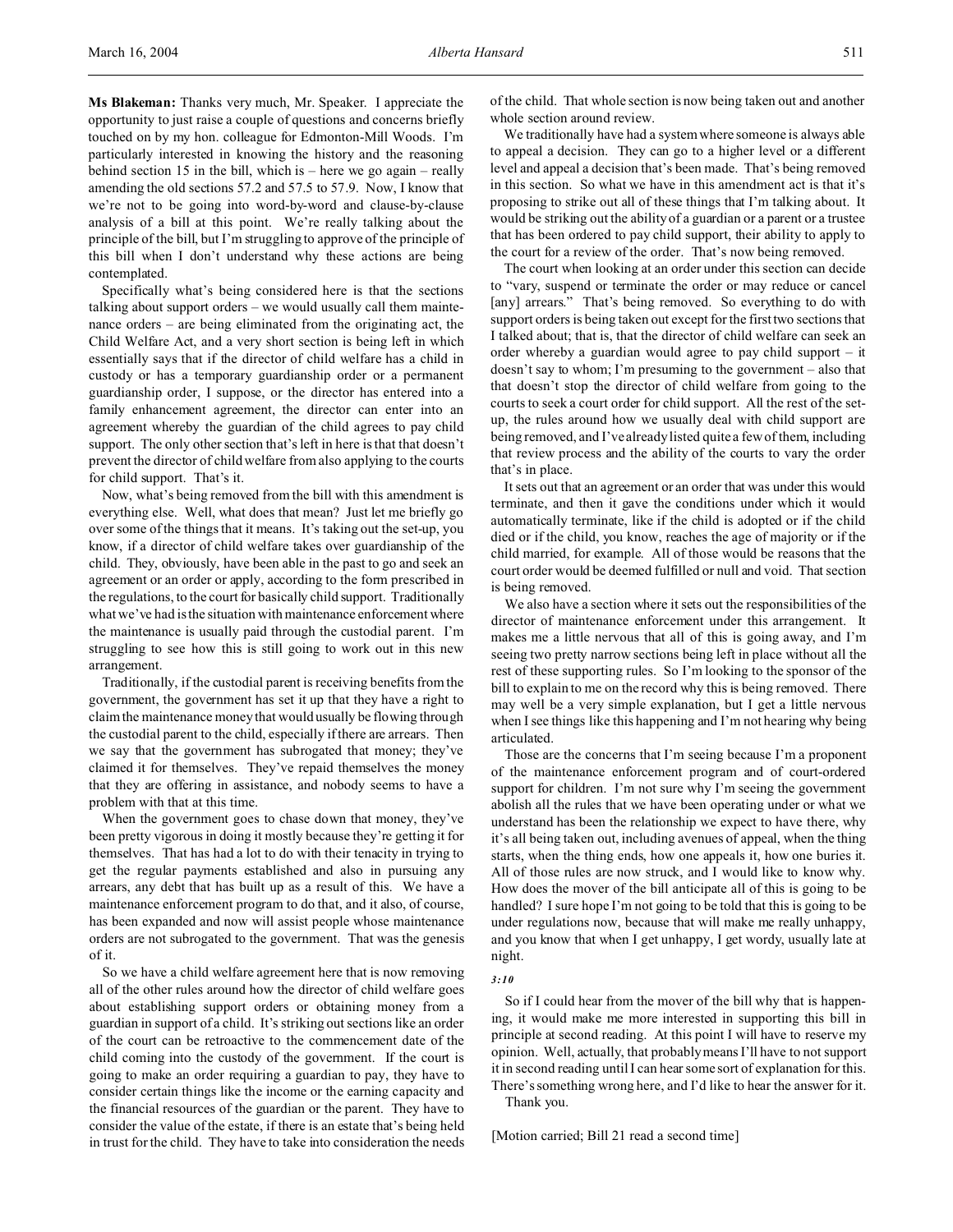**The Acting Speaker:** The hon. Government House Leader.

**Mr. Hancock:** Thank you, Mr. Speaker. I rise to move Bill 22, the Election Statutes Amendment Act, 2004, for second reading.

Like last year's electoral boundaries commission act, the responsibility for carrying this bill on behalf of government rests with the Department of Justice and hence the reason I'm bringing it forward, although it deals with acts which are really the purview of the Legislative Assembly itself.

The bill makes amendments to legislation based primarily on numerous recommendations made by the Chief Electoral Officer. This will help to ensure that our legislation is up to date prior to the next election. I must say off the top, Mr. Speaker, that I'd like to recognize Alberta's Chief Electoral Officer, Brian Fjeldheim, and all of the people who work with him. The staff at Elections Alberta had a busy year last year with the whole redistribution process and working with the commission on that behest. Their efforts on behalf of all Albertans ensure that we can be proud of our electoral events, that they're conducted fairly and in an unbiased and impartial manner, that all parties and stakeholders, regardless of political party or viewpoint, have a set of rules and can abide by those rules. Albertans can be proud of their democratic experience.

Tabling this bill does not, I hasten to add, indicate anything with respect to an early election call, as was suggested by the Member for Edmonton-Centre following the press conference that we had about the agenda for this year's session when I mentioned the Election Act. The question of an election call is not in my purview. This is simply a bill to update and improve the Election Act, based primarily, as I said, on input from the Chief Electoral Officer.

For the most part the bill contains minor housekeeping and updating of the legislation. It makes several important and significant changes, however, and I'd just like to highlight a few of them for the Assembly. Bill 22 makes numerous amendments to four acts: the Election Act, the Election Finances and Contributions Disclosure Act, the Alberta Personal Income Tax Act, and the Alberta Corporate Tax Act. I'll go through the key amendments in each of these acts.

There are more than 150 amendments being made to the Election Act. That may seem like a daunting task, but most of them, as I say, are amendments of a housekeeping nature that reflect needed changes recommended by the Chief Electoral Officer. Because the act is very specific and quite codified, small details that one might not otherwise expect to find in an act, like allowing the authority to hire and delegate certain responsibilities to an executive assistant, those sorts of things, are included right in the act.

## **Dr. Taylor:** Is one of the changes an election every 10 years?

**Mr. Hancock:** The hon. minister from Cypress-Medicine Hat has advocated 10-year terms in the act, but I can assure him that most of us are quite happy to go back to the electorate and get our mandate renewed on a regular basis.

The bill will update and clarify a description of the duties of the Chief Electoral Officer and his office, amend several definitions such as the poll book, official agent, and seniors' lodge to ensure that they're up to date and deal with more current terms. Existing legislation also addresses how candidates' names appear on the ballot, updates the format of how names appear on the ballot. The change will basically boost the font size.

As you can tell, Mr. Speaker, some of the things that we're dealing with in this act are very, very detailed, not like you'd expect to find

in most acts but for the clarity of ensuring that electors, candidates, parties can look at the act and see all the rules clearly spelled out.

Other changes of significance in this act include amendments that will improve accessibility to apartment complexes and mobile-home parks for enumerators as well as for candidates and campaign workers. Again, we're trying to ensure here that Albertans have every opportunity to participate in their elections, so making sure that they're on the voters list is absolutely essential, of course, and making sure that they have access to information so that they can be informed prior to voting is also essential. In keeping with the tradition of the act, making sure that access is available for enumerators and candidates and campaign workers is essential. Enumerators will also be required to visit a residence at least twice more after an unsuccessful first visit.

Other amendments will help to ensure the accuracy of the register of electors, also known as the list of eligible voters, as well as control access to that personal information and protect the privacy of voters.

One very significant change will significantly improve the flexibility of the way we use advance polls. Under existing legislation advance polls can only be accessed by a select group of people under very specific circumstances. Eliminating the limitation will make this option available for even more Albertans who may wish to vote but for whatever reason are unable to get out to the polling station.

Mr. Speaker, we're always concerned about the turnout of voters and making sure that people have every opportunity to vote, and I think this change is a significant one, because while you're not encouraging everybody to vote in the advance polls, often people don't vote simply because of inconvenience. Opening up the advance polls so that people can vote at them without having to sign a declaration saying that they're going to be absent from their normal residence on election day makes it available and perhaps will encourage even more people to get out to the polls.

I would indicate – this is not an amendment – that in the Election Act there's a provision for a person to vote at the returning office any time during the writ period, I believe, after nominations have ceased. Again, the key here is to ensure that all Albertans have the opportunity to participate and are encouraged to participate in elections.

I wouldn't suggest that this is the final solution to that broader issue of encouraging a higher turnout of voters, but I think anything we can do to encourage Albertans to take advantage of their right to vote is a step in the right direction.

Along this line, the rules that govern the use of special ballots are also clarified under Bill 22. A new change to this area of the act will allow secure voting for those Albertans who feel that their personal safety may be at risk if they appear in person at the polls. Again, this will not necessarily be used by a wide number of people, but in keeping with the concept of protection of privacy and in keeping with the concept that there may be people who do not wish their location to be disclosed or do not wish to be accessible because they fear that they're at risk either from a family member or some other threat, this change will make it possible for them to participate without endangering themselves.

Special ballots that are cast by mail are requested throughout the election period in writing, by phone, fax, or in person and have traditionally been reserved for special circumstances such as physical incapacity. This amendment will extend these circumstances to those people who feel that their safety may be at risk. With our co-ordinated efforts, as I was talking about, to address family violence, including the work being done by the Minister of Children's Services, this is but another example of how we can help to ensure the safety of those people that feel that they are at risk.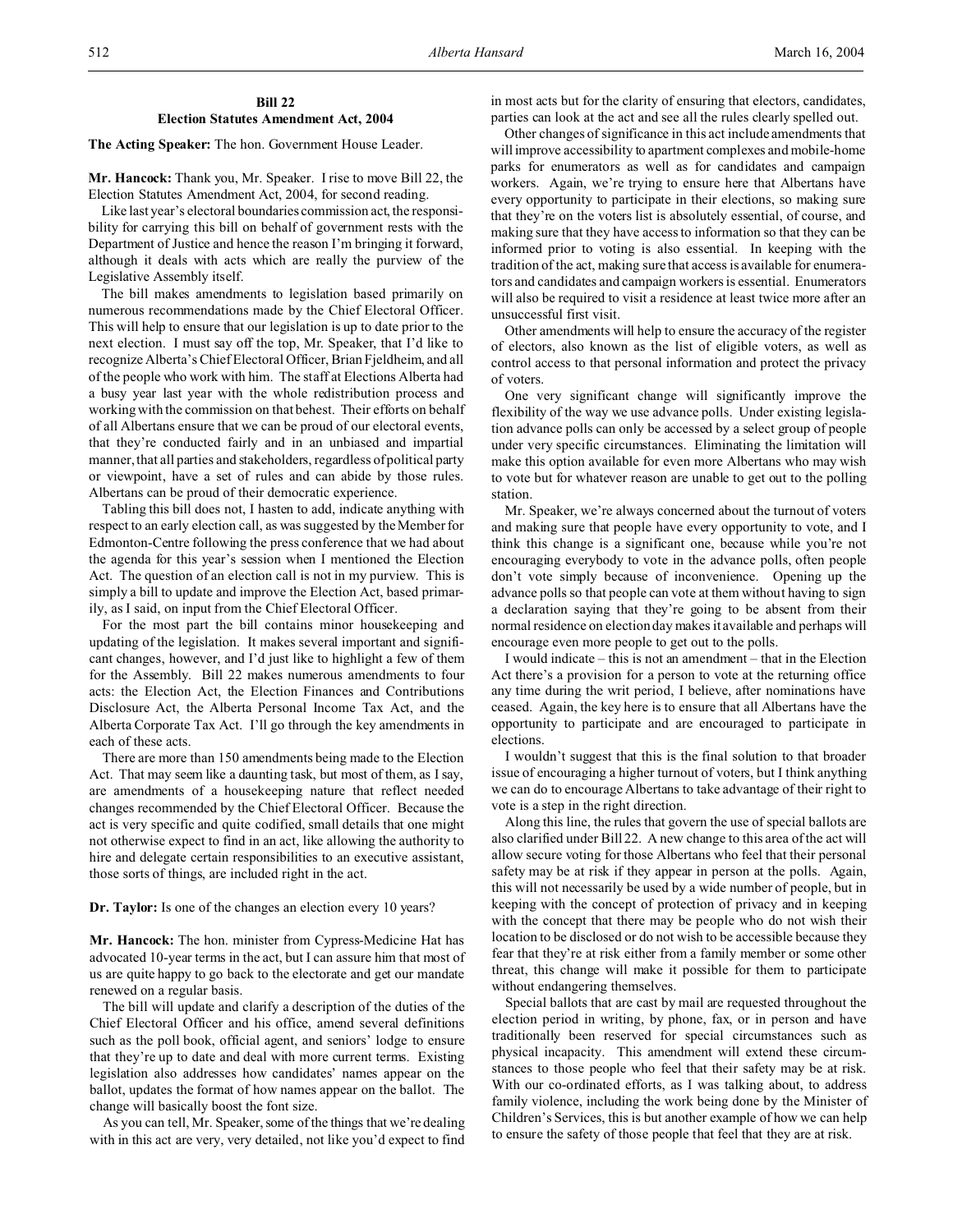### *3:20*

With that, I'd move on to the other major act that's being amended by Bill 22. The Election Finances and Contributions Disclosure Act helps ensure the transparency and accountability of candidate fundraising and party finances. One amendment will allow the office of the Chief Electoral Officer to publish candidates' expenses on the Internet. Another amendment will clarify that donations raised at a fundraising function are considered contributions and are therefore subject to disclosure. Other changes will clarify that public institutions and their subsidiaries, such as municipalities, regional health authorities, school boards, are prohibited frommaking political contributions. Another amendment will allow the Chief Electoral Officer to cancel the registration of a political party if it fails to run a candidate in a general election or senatorial election.

Other changes are significant in that they increase the maximum contribution limits to a party's constituency associations and individual candidates for the first time since 1980. These amounts are being increased by 33 per cent, which I believe is significant. However, it's been nearly 25 years since the numbers were first put in place, so the increase is not, in my view, unreasonable.

Just for the record I'll go over each of the changes. The maximum contribution for individual candidates will be increased from \$1,500 to \$2,000 and from \$7,500 to \$10,000 in total for candidates of each of the registered parties. The maximum contribution to individual constituency associations will rise from \$750 to \$1,000 and from \$3,750 to \$5,000 in total for a party's constituency association.

One other item which I should've mentioned perhaps under the Election Act is the increase in the deposit. I believe the increase is to \$500 from currently \$200 or \$250. The purpose for the increase is to give the Chief Electoral Officer a tool to encourage candidates to file their financial statements on a timely basis under the Election Finances and Contributions Disclosure Act.

Formerly a candidate would put up a deposit, and if they achieved 50 per cent of the winning number of votes, they'd be entitled to the return of their deposit. Now that the deposit is doubled, they still get the first 50 per cent, the first half, back if they meet the first test; that is, 50 per cent of the winning candidate's votes. They get the second half of the deposit back regardless of the number of votes they get if they file their financial statement on a timely basis. This is a tool that was asked for by the Chief Electoral Officer just to encourage candidates to make sure that those filings are made.

Obviously, the Alberta Income Tax Act and the Alberta Corporate Tax Act have to be amended in a corollary fashion with respect to the maximum contributions and donations. These amendments increase the political contribution tax credit for both individuals and corporations. Like the maximum contributions named above, the amount has been \$750 since 1980. Under Bill 22 it will be increased to \$1,000.

In conclusion, the changes under this bill are primarily those that were brought forward by the Chief Electoral Officer. Obviously, he didn't make comment on the amount of the contributions, but with respect to the operations of the Election Act those are primarily concerns that he's put forward to modernize and improve the act and improve his ability to work with his staff in running fair elections in the province. So I would encourage support from members of the Assembly.

**The Acting Speaker:** The hon. Member for Edmonton-Gold Bar.

**Mr. MacDonald:** Thank you very much, Mr. Speaker. It's with interest that I rise and participate in the debate this afternoon at second reading of Bill 22. I certainly was a keen listener to the hon. Minister of Justice and Attorney General's remarks in regard to Bill 22.

We are looking at changes to four acts, 150 amendments. It is, as it was described by the hon. minister, an update and an improvement in some areas, but I don't know if it is an improvement in all areas. Certainly, there was a discussion with the Chief Electoral Officer of the province, but I wonder what other consultations went on in regard to this legislation. [interjection] Now, the hon. Member for Drayton Valley-Calmar seems interested in participating in debate, and I will be anxious to listen to his comments in regard to this bill as well.

If one were to look at this bill and think that if there was one purpose and one purpose only and it was to increase voter turnout rates in the province, then this bill would certainly be worthy of support. We need to improve voter participation in elections in this province; there's no doubt about that. It astonishes me. Some communities which have the most to gain and the most to lose from good or bad public policy have very low voter turnout rates, and anything we can do to improve that should be supported.

Now, I believe the hon. minister stated that Albertans should be given every opportunity to participate in elections, and I agree with that. But I do have some questions at this time in regard to this bill, and section 13 certainly comes to mind.

The Chief Electoral Officer may assign, in respect of each elector whose information is contained in the register, a unique and permanent identifier number consisting of numbers or letters, or a comb ination of numbers and letters, to be used to assist in distinguishing an elector from another elector or verifying the information about an elector.

On first glance this whole idea of having a UIN, or a unique identifier number, to me would be a form of branding. It is, in my view, at this time, unless there's further explanation from government, Orwellian, and it certainly would be unnecessary.

What is precisely the purpose of this unique identifier number? Why is it necessary to have a series of letters and numbers to identify each voter in this province on an electoral list? What's going on with this? Are there problems that we don't know about with the current system, where all the information is in the poll book? I don't think there is. Is this government at some time contemplating going to on-line voting or Internet voting? Is that why we're going to brand Albertans with one more number?

We have a driver's licence number; we have a social insurance number. Now we may be assigned by the Chief Electoral Officer this UIN. I think members of this House and certainly Albertans are owed an explanation as to why this branding may occur.

We can look at some of the attempts at Internet voting in other jurisdictions, and one would have to say that to have confidence in this process would be stretching it. I'm privileged, I believe, to have read in the recent past an editorial observation by Adam Cohen in the *New York Times* dated Sunday, February 29. Mr. Cohen writes an interesting piece on electronic voting. If we are setting up in this bill the foundation for future attempts at this in Alberta, then we have to have a much broader debate, and there has to be a much broader consultation than the one that was done in regard to this bill.

## *3:30*

Certainly, there are both sides to the story in America. There are both sides to the story in Canada. Many organizations, including the political party that I'm a member of, have tried successfully and unsuccessfully various methods of voting. Mr. Cohen writes:

But modern technology is creating a whole new generation of conspiracy theories – easy to imagine and, unless we're careful, impossib le to disprove. The nation is rush ing to adopt electron ic voting, but there is a disturbing am ount of evidence that, at least in its current form, it is overly vulnerable to electoral mischief.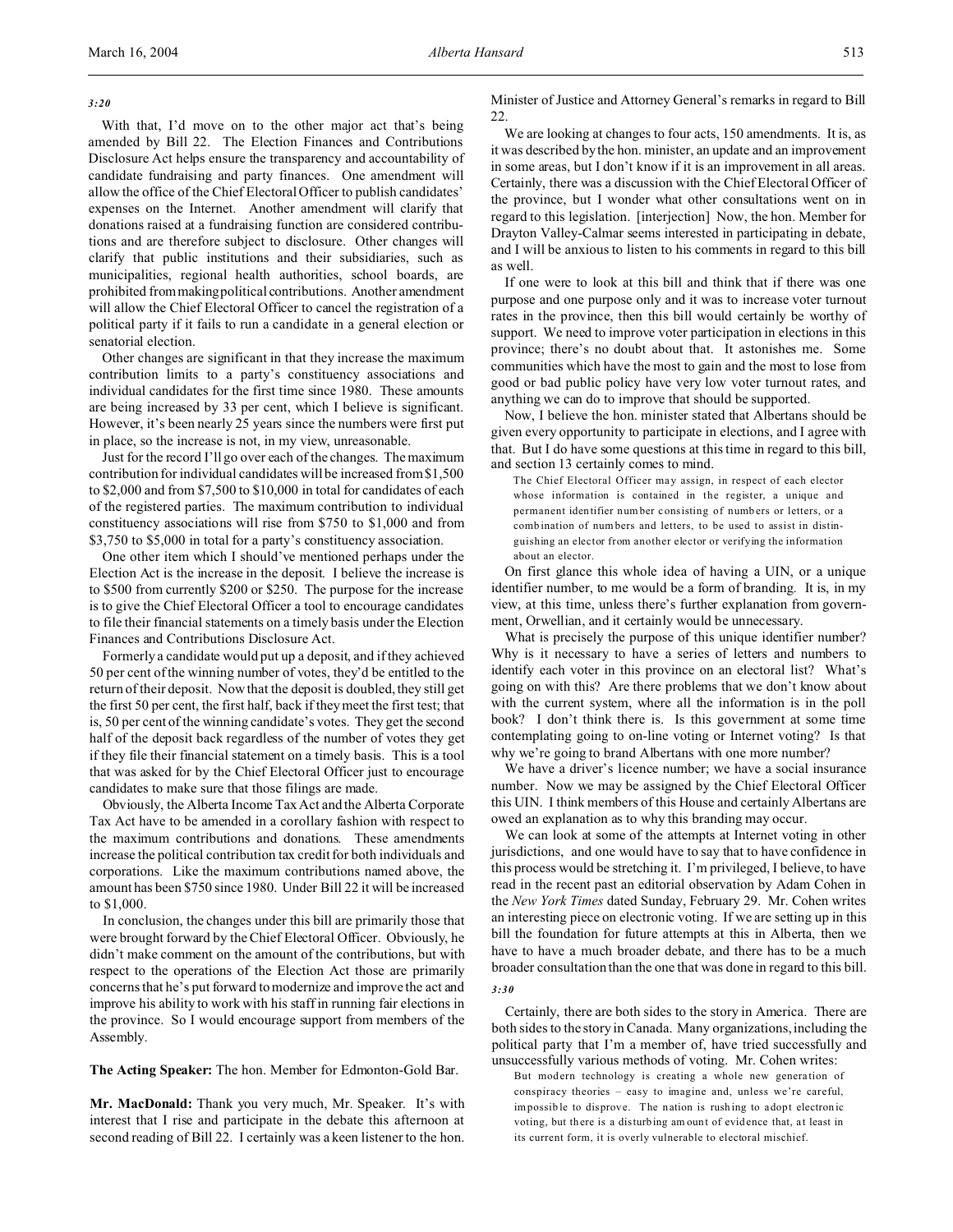There are a growing number of electronic voting skeptics. There are a number of widely reported election results that some pundits have said have been a surprise.

Now, I would urge all members of this Assembly and all members of the public who have Internet access to check out www.blackboxvoting.org and see for themselves one side of this issue, because we have a lot of debate that has to occur if this is the intention of adding this UIN to the voters list. Is this what the future is? Or should we remain with our traditions, particularly in this democracy, where you go, you get your ballot, you mark it to the candidate of your choice, and you put it in the ballot box?

I don't think schemes such as this are going to increase voter participation. In fact, I think it would be the other way around. There would be fewer people interested in voting. Mr. Cohen has a lot to say about electronic voting, and I would urge all members of the Assembly to read his article. In fact, Mr. Speaker, perhaps I will table that for the benefit of the Assembly tomorrow.

Now, we're also looking in section 17 at adding the unique identifier number, and the same questions would apply there, Mr. Speaker.

We can go further on, and we can see where we're going to increase the amount that a candidate has to pay to enter the election, whether or not they are successful or whether or not they reach the threshold to have their money returned to them. We are increasing the amount from \$200 to \$500 to file papers.

I wonder why that is necessary. Why did we more than double that amount? Democracy is apparently getting expensive in Alberta. I don't think we can prevent candidates who want to enter an election or participate in an election campaign from doing so, and I'm afraid this fee will do exactly that. It will reduce the number of candidates in an election.

I think that in a parliament, in any parliament, the more voices and the more views that are expressed, the better government you have and the stronger democracy you have. There are some political parties – I'm not saying the one that I'm a member of; others would say that – that certainly would have a great deal of difficulty with the \$500. There may be a candidate or a person in any constituency across this province who may want to run as an independent and may not have that \$500 and may have some excellent views on some very important issues, and I think their voice should be heard. I don't think we should be putting a price on democracy and making it unaffordable with that amendment.

Now, further on here – and perhaps this question, Mr. Speaker, will be addressed during committee – in section 116 as amended, an application for a special ballot. We are now allowing that to occur by electronic mail, or e-mail. Is a signature going to be no longer required as a result of this to get a special ballot? Certainly, the hon. minister talked about this idea of having a special secure ballot. I believe that's how the hon. minister addressed that issue. How many special secure ballots does the minister estimate will be issued during an election? I think that's a good idea. I think that's a really good idea in case there are people who for one reason or another do not want to be identified at a polling station or do not want to come near a polling station for obvious reasons. That is one amendment that I certainly at this time would support.

I believe the hon. Member for Edmonton-Centre is going to have some questions or some concerns around the repealing of section 158 and the interference with the right to access. There's going to be a penalty if one is found guilty of an offence and "liable to a fine of not more than \$1000." I, too, have been limited or banned from certain premises.

**Mr. Hancock:** It's a small wonder.

**Mr. MacDonald:** The hon. minister says that it's a small wonder.

In a democracy during an election everyone should be allowed free and easy access to the voters, and the hon. Member for Edmonton-Centre is going to talk about that. But I think that in this case the fine should be increased. Everything else seems to be going up in these amendments. Why is that fine not going up?

An apartment manager, for instance, may not take particular pleasure to one party – let's say that it's the Progressive Conservative Party – and prevents that candidate from accessing that building and repeatedly throws out the candidate. So I think we need to have a look at this. This has to be enforced vigorously. Not only is it the responsibility of the respective campaign teams to know the law and present the proper documentation to building managers in this case, but I think the electoral office has to make more of an effort to ensure that managers of buildings know what the law is and that each and every candidate has the right to canvass there between the hours of 9 in the morning and I believe 9 in the evening.

Again, I'm sure there is good reason for this from the Minister of Justice and Attorney General, but in section 163 why are we instituting under this act that no prosecutions will take place without the consent of the Chief Electoral Officer? Now, the Chief Electoral Officer is going to have the final say in this matter. Would not in some cases perhaps a Crown prosecutor? Why is that amendment in there, "consent to prosecute"?

Now, the hon. minister spoke about this earlier. In my view, this is wrong because it's less public notice. It looks like we are attempting to repeal here

the amount of the expenses in total based on the financial statement submitted by each candidate pursuant to section 43 to be published in a newspaper circulated in the electoral division of that candidate within 30 days after the date on which the financial statement is approved by the Chief Electoral Officer.

Why are we repealing that? As I understand, this information will be published on the web site of the Chief Electoral Officer. Well, I would like to see, in fairness to those Albertans – and that's roughly half. This would be the repeal of section 4 under the Election Finances and Contributions Disclosure Act, part 2. Why could we not have both Internet access and have that published in a newspaper as well, particularly for seniors who don't have access to the Internet?

#### *3:40*

If we're going to put these fees up from \$200 to \$500 and we're going to collect other fees for distribution of information, surely it shouldn't be a matter of cost. If we're going to put these fees up, we can still afford to rent a little space in the *Edmonton Examiner*, for instance. I don't think that is in the interests of openness and transparency; I'm sorry.

We're going to increase donations to political parties. The federal government is changing their laws regarding campaign donations, changing their laws significantly, yet here we are increasing campaign donations. Certainly, there are those political wags who would say, "Well, that should benefit the Alberta Liberals," because we have a lot of outstanding debt. But what sort of presentations were made to the chief electoral office to urge the office, as I understand it, to recommend that we have these changes and that we increase significantly what can be donated to a respective political party?

Certainly, there are many issues, but in my first look at this bill, Bill 22, Mr. Speaker, I would have to say that there are improvements. But I'm not convinced that this update is going to improve Albertans' voting participation rate. I can't understand why we need this UIN, this unique identifier number. People are regulated enough in this society, and I can't understand it unless at some time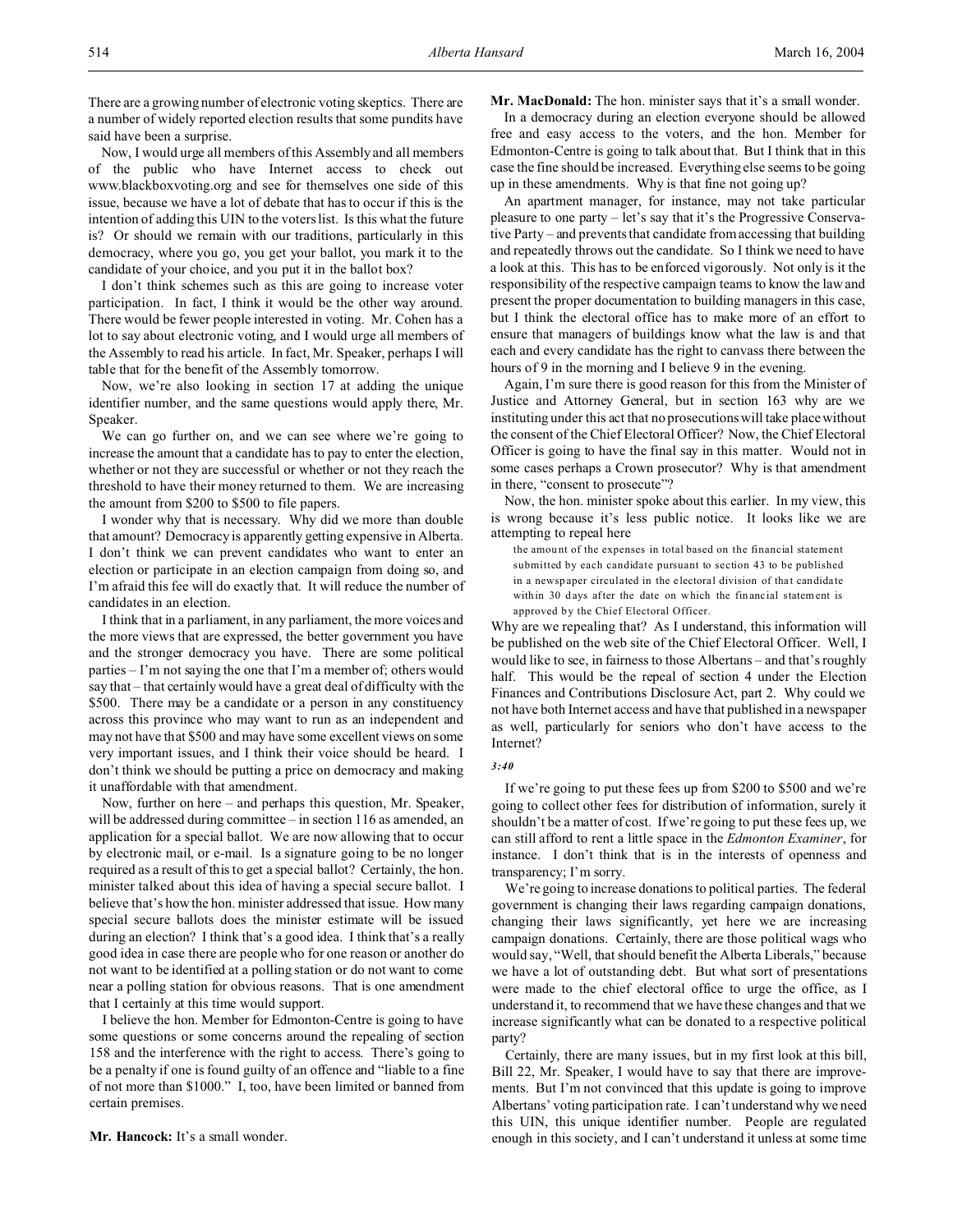in the very near future there are plans to implement electronic voting. Thank you.

**The Acting Speaker:** The hon. Member for Edmonton-Centre.

**Ms Blakeman:** Thanks very much, Mr. Speaker. I'm pleased that I can put a couple of comments on the record in second reading on Bill 22, the Election Statutes Amendment Act, 2004. I am glad to see this coming forward. There are a number of issues that have been long-standing problems, which, I believe, there is an attempt to address in this proposed legislation.

There are a couple of other, more global issues I want to address around this bill before I get to the specific issue of so-called free access. I've been saying for some time that we must as legislators bite the bullet, take the big step, do the right thing, all of those clichés. But what it boils down to is that we have an increasing distance between the electorate, between citizens, and the democratic process. They don't feel engaged in it. They don't feel that it's fair. They don't feel that their vote counts or that they're able to effect any change if that's, in fact, what they're seeking. That's problematic.

I mean, at the outset people laugh and say: oh, you know, come on; it's just because you're in the Official Opposition and you want everything to go your way. But I think there's a larger problem here. In Alberta we now accept as a given that we're dealing with a 50 per cent voter turnout. That's bad, and we know it's bad, but at what point do we say: can I get the government, can I get my colleagues in this Assembly to admit that there really is a problem? At 40 per cent voter turnout? At 35 per cent voter turnout? At 30 per cent voter turnout? How much moral sway, how much right to be there does a government have if they've been elected by only 30 per cent of the people that are eligible to vote?

I think at a certain point it's sort of the opposite of critical mass. In a critical mass situation you're trying to get enough people in place that they affect the outcome of what you're trying to do. We talked about the representation of women and getting enough women elected into political office to start to affect the policies and procedures of government. What I'm talking about is the opposite. At a certain point I think we lose the moral authority to be legislators when we can't attract enough people at some percentage to support us being elected into official office.

So we really need to address this. I think there needs to be wider change than what's anticipated in this bill, but I'm willing to say okay for the small detail stuff and in some cases for the larger detail stuff that is being looked after in this bill, and I am glad to see it.

We still need to go back and look at things like the first past the post system that we're using right now and the electoral boundary system that we have in place. It does make some votes more valuable. It particularly makes rural votes more valuable than urban votes, for example, and since we have two-thirds of Alberta's population now living in the metropolitan areas of Edmonton and Calgary, that becomes significant. When those people get angry enough that their vote isn't counting the same, we have a problem here.

So there is a need to address that larger democracy challenge here. I think we do need to be looking at things like probably a hybrid or mixed system of proportional representation and first past the post to sort of ease into it, but we have to make some major changes in what we're doing.

The second sort of overall contextual thing that I want to talk about is younger voting, youth voting. I think, again, this is about being able to attract a different generation of people to what we're doing. It's quite common that younger people don't vote. I mean,

I couldn't wait to get to my 18th birthday and be able to vote. It was important to me, but it wasn't to most of my colleagues at the time, and I think that's still true.

The difference is that up to now we knew that people would learn to vote. Maybe they weren't interested when they were 18 or 19 or 20, but when they started to get into their mid-20s or their later 20s, they started to realize the effect that government legislation has on their lives. They maybe get married; they start a family; they buy a house; they get a car loan; they get involved in the stock market. There are all kinds of other places where what we do in this Assembly affects people's lives. They start to realize that, so they would start to vote.

What we know now through the work that's being done by the council for unity in Canada and some other groups that are working on this kind of democratic reform is that the current generation of younger voters is not learning to vote. If we can't get them to vote now, they don't seem to be learning to vote. Whatever is happening in their lives, it's not convincing them to start voting as they get a little older. They're just not.

That is problematic for us. Refer back to where I started when I was talking about the 50 per cent voter turnout and what we are going to do when that starts sliding below 50 per cent towards 40 per cent. So just hearken back to all the things that happen there.

### *3:50*

I believe that my colleague from Edmonton-Gold Bar raised a number of really good issues around electronic voting, and I support him in everything he's saying there. At the same time, I'm looking at the younger people that I'm working with, and they have an affinity with the Internet and with computers that we do not have. They get it; they are there; they think that way. Somehow there's a connection between them and that electronic machine. I think we do have to start looking at the idea of electronic voting and other citizen participation initiatives to start to capture those younger voters because they're not captured; they're not energized by what is in place right now.

Our voting system has changed. I mean, we tend to go: oh, no; it's always been the same for us. No, it hasn't. Come on. You know, women weren't allowed to vote at one point; aboriginal people weren't allowed to vote at one point. At one point it was only property owners that could vote in certain elections. So things have certainly changed and moved on, and for us to claim that no, no, it's always been this way, it's just flat-out wrong. There have been changes that have brought more voters into the system or made it more attractive for people to vote, so we need to think about stuff like that.

Now, I want to specifically talk about a couple of sections here, and that's about this concept of free access. As we get more and more security buildings in the province – that is, a multiple-unit building, whether it's a gated community, whether it's a security high-rise building that is either apartments or condominiums or any other building that you can't walk freely into – we now create two different levels of citizens as far as their access to information about political campaigns and candidates.

Generally speaking, most people can walk up to the front door of a single-family detached house. Yeah, there are things you've got to be careful of, the dogs in the front yard and all of that kind of thing, but essentially there's nothing barring you from being able to walk up and knock on that door. The person can come to the door, look out, and go, "Oh, it's a candidate. I'm not going to open the door and talk to them. No, thank you." That's fine. They are entirely within their rights to do that. But the candidate managed to get to the door and was able to present themselves, and the individual can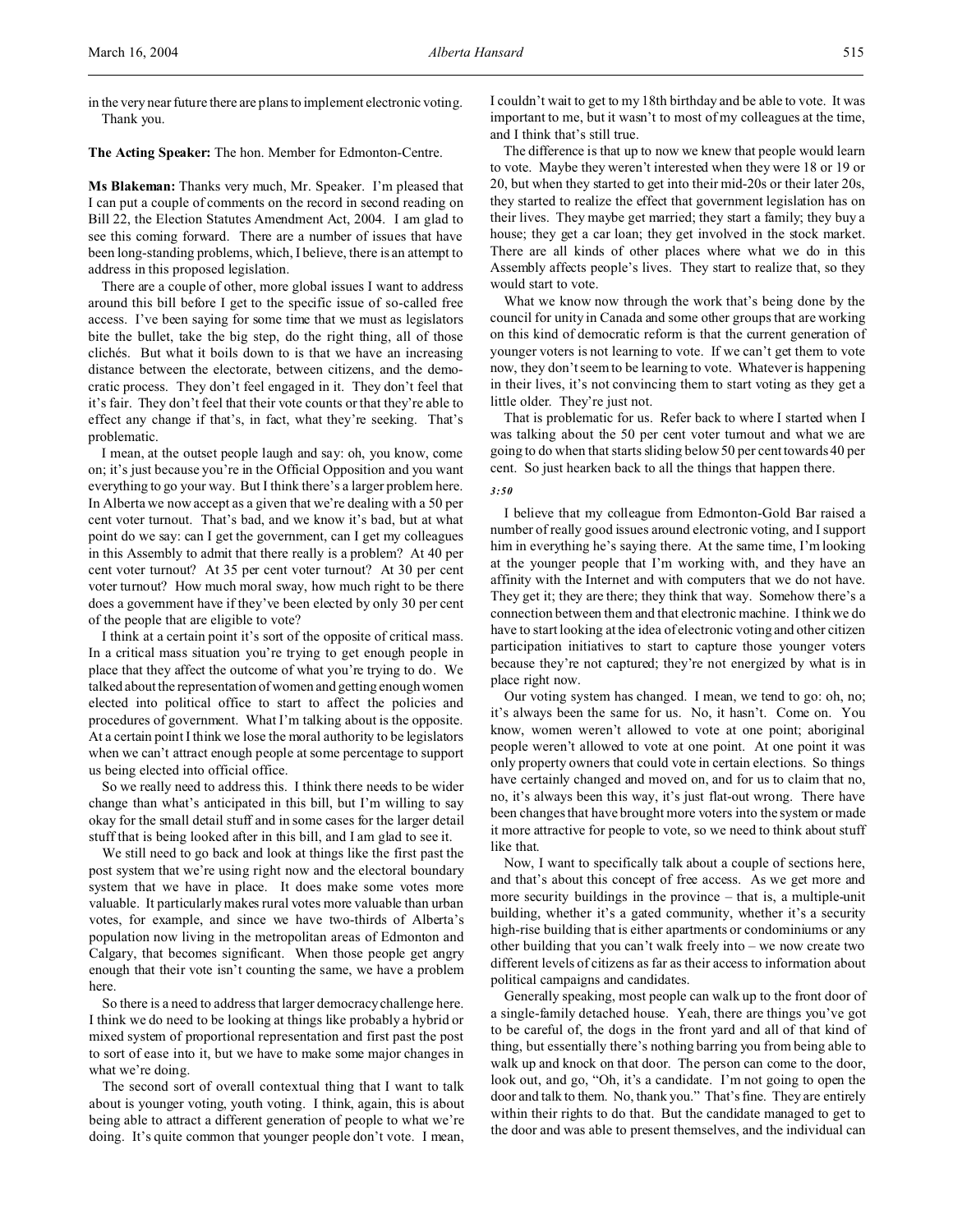still make up their mind as to whether they wish to open the door or not.

The situation that's developed with security buildings and gated communities where there is a secure electronic barrier preventing candidates from being able to even get to the door is that we have two kinds of people: those that can open their door and engage with a candidate if they wish to and those that never even know that a candidate was trying to present themselves to them. That becomes problematic right now for those that are seeking political office in larger urban centres, but increasingly those security buildings are turning up in every centre in Alberta; therefore, it becomes a problem, eventually, for everyone.

So we need to make sure that there is the same level of access to the voter, that the candidates can present themselves equally to the voter. If the voter still chooses not to open their door, that's fine. My point is that you've got to be able to get the candidates to the door, and then the voter can decide if they're going to open their own door or not. That's what's important here.

People are allowing this in that they say, "Well, I moved into a security building, and I mean that I don't want anybody knocking at my door. I'm afraid when people do because this is a secured building. There shouldn't be anyone in here that I don't know who they are." Some of them are fearful, in fact, when you're in an election campaign and people start getting access into these security buildings and, in fact, knocking on the doors.

I think we were setting ourselves up for a whopping challenge, a court case where we end up with a challenge because one candidate was able to get access to a building and another candidate was not able to get access to a building. If we end up with a difference in a final vote of a couple of hundred votes, that could be that building. That's where we're likely to have court challenges happen.

In this bill we now see that two sections have been adjusted to make it clear that in multi-unit buildings the person that's in control of the building is responsible for ensuring that the candidate or the candidate's worker or the enumerator is able to get free access, unencumbered, uninterfered with, to every door in the unit. I'm hoping that that's going to help the problem that has arisen in the past where, in fact, somebody decides to take it upon themselves in these secure buildings and has been allowing one party's candidate access or the workers access to drop flyers or to door-knock but not another party's access. You cannot have that. It must be free and equal access for all candidates to the voter.

I still insist that it's important to be able to get to that voter, get to their door. The voter doesn't want to open it; fine. They don't want to open that door; okay. But they need to know that the candidate is standing on the other side of their door and they did make it that far, and that's the important part of this.

There's been some tussling from these very large rental owners, large companies that own a number of apartment buildings, thousands of rental units, in cities like Edmonton and Calgary, saying: no, we interpret what free access means as different. I actually got into a position where I was told by one very large company: "Sorry, but free access means that you can buzz the buzzer on the outside of this building. If the person lets you in, you can go into the building, go directly to their apartment, talk to them. When you're finished, you have to leave the building, go back outside again, and buzz the next door."

Well, at that rate, as any of us that have worked in apartment buildings or multi-unit buildings know, it would take you weeks to door-knock your way through one apartment building. I have apartment buildings that have 500 apartments in them. I mean, this is just simply not accessible for the candidate. In fact, those people in that building don't even know that they didn't get to see a candidate because it's been taken away from them.

So that's one area that I wanted to see addressed and that I felt could be very problematic for us in Alberta if it wasn't addressed. I'm glad to see that it has made it into this. I know that there are a number of other issues that we will be talking about that are of great interest to people. Therefore, at this point I would ask that we adjourn debate. [interjection] I'm sorry. Is he adjourning debate? I'm sorry. I take that all back. There are people eager right now to speak to this bill, and I'm going to take my seat and let them speak to it.

Thank you.

**The Acting Speaker:** The hon. Member for Edmonton-Strathcona.

**Dr. Pannu:** Thank you, Mr. Speaker. I appreciate the opportunity to speak on Bill 22, Election Statutes Amendment Act, 2004. It's a very important piece of legislation, one of the most important pieces of legislation to come before this House here in this Assembly in this session. At least, that's how I see it. In my judgment this is perhaps the most important bill. So I appreciate the opportunity to enter debate during the second reading of this bill.

The bill was introduced just a little while ago, a few days ago, perhaps yesterday. I haven't had, I must confess, the chance to give it a close reading, but I've got some general observations to make based on a quick perusal of this bill.

The election statutes deal, Mr. Speaker, with one of the most important elements in the democratic process which modern democracies have adopted to follow the will and reflect the will of the citizens, who are the constituents, who are the real masters of democratic polities. I see this as a major attempt to amend, to augment the democratic nature of the legislation dealing with elections. Elections are very, very important events. Participation in elections is an exceedingly important concern, the level of participation by voters, by citizens, and the ability of political parties to enter the electoral arena and have a fair chance of competing.

## *4:00*

I think competitive political systems such as the one that we have should have election legislation which encourages competition. Competition is always I think helped and encouraged if there is a level playing field, so any election-related legislation should be judged on the basis of whether it meets the requirements of the basic principle of a level playing field for political actors, political candidates in elections, and political parties, which are key elements in an electoral system and the democratic process in the modern political system.

So I think that in order to judge this bill and its strengths and weaknesses, one of the principles that needs to be kept in mind, Mr. Speaker, is whether or not it furthers the principle of levelling the playing field, a term that is used in this Legislature quite often in different contexts. I would like to see us pay some attention while we're discussing this bill to this principle of levelling the playing field when it comes to election rules and election-related legislation that we debate and pass.

The second principle that I think needs, Mr. Speaker, to be kept in mind all the time when debating a bill such as this one, Bill 22, is whether or not it will encourage and enhance the interest of citizens at the time of an election to turn up at the polling booth and vote. We know that one of the patterns or trends that's a matter of concern to lots of Canadians, Albertans, citizens in our province and other provinces, is the sort of declining level of voter participation in elections.

In this province the rate of voter turnout has been in a steady decline over the last two or three elections. In the last provincial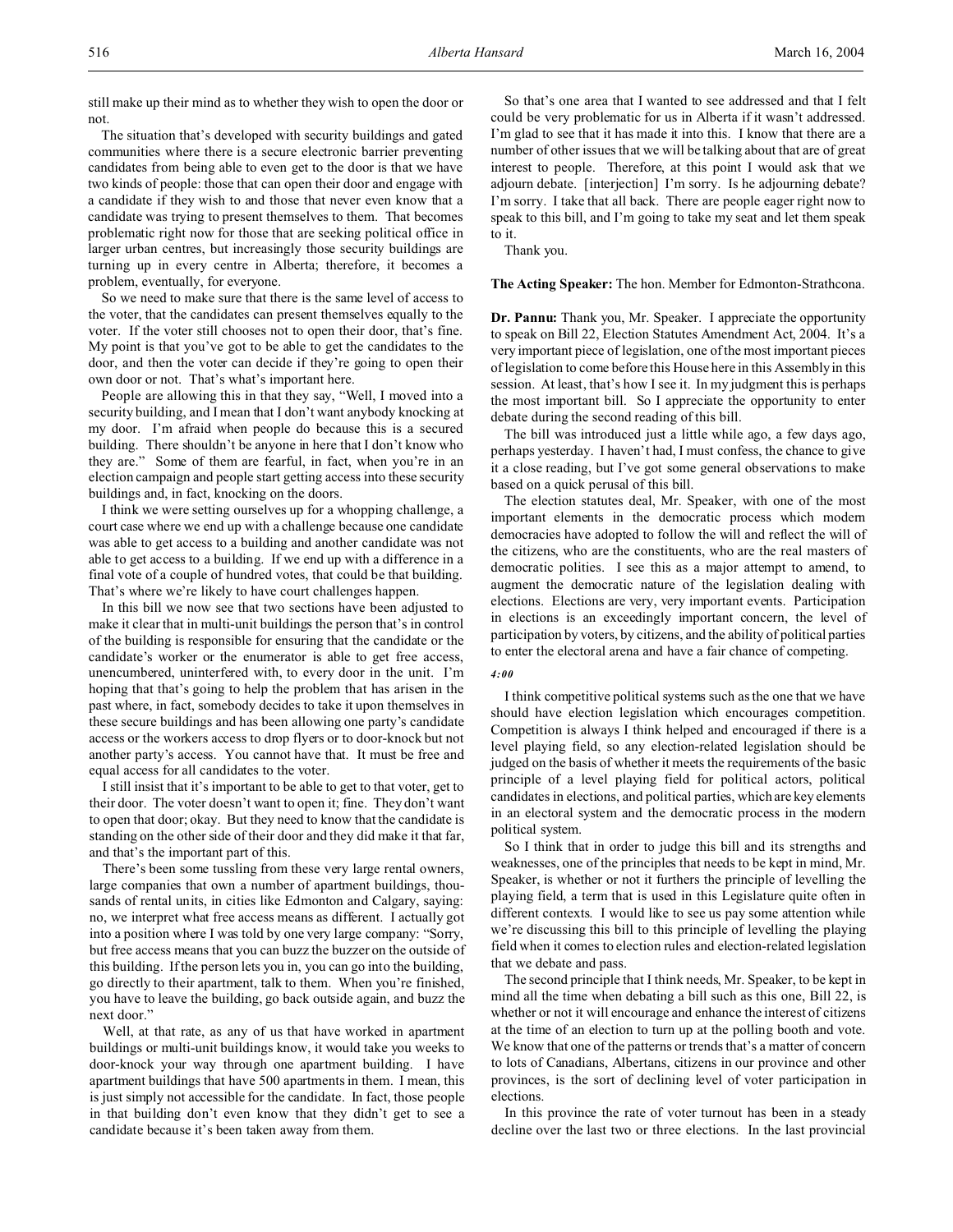election we had, I think, close to 55 per cent or less voters that decided to cast their votes. The other 45, 47 per cent stayed away from the polling booths. That's certainly a matter of great concern to the New Democrat opposition, and I think it's a matter of widespread concern to Albertans in general. So that's the second principle when debating the changes in the various statutes related to elections that are being proposed in Bill 22.

Bill 22, Mr. Speaker, attempts to amend existing pieces of legislation, existing statutes. The first statute that's proposed to be amended by this act is the Election Act, which is part 1 of this bill. The second piece of existing legislation, the second provincial statute, that will be amended by way of Bill 22 is the Election Finances and Contributions Disclosure Act. The third important existing provincial statute that will be amended by Bill  $22$  is – the tax statutes amendment has two parts: the Alberta Corporate Tax Act and the Alberta Personal Income Tax Act.

In the first part of the bill I think the changes proposed to the Election Act are intended to empower the administrative staff of the provincial Chief Electoral Officer to seek greater access both in terms of preparing voters lists and, once the election is called, greater access to various kinds of residential accommodations, buildings, be they apartments, be they condominiums or gated communities, which are beginning to become an instant feature of our urban landscape. So it's increasing access by candidates, political parties, their canvassers to the residents of these residences for the purposes of canvassing their support for the respective candidates and political parties and their programs.

There are some good features, I think, in the amendments being proposed with respect to the Election Act, those amendments that will facilitate such access. We'll have an opportunity to look at those proposed amendments to see if we can improve them during Committee of the Whole stage of the debate on this bill.

Other matters that this bill tries to address, of course, are the Election Finances and Contributions Disclosure Act and the tax statutes amendments, which deal with changing the amount of the maximum limits of donations to political parties, to constituency associations, to individual members, and to political party campaigns. The changes that are proposed in this respect would seem to me to sort of not be addressing the concern that Albertans have with levelling the playing field for different political parties, many of them small, some fledgling and new, and others that have in the past not been able to compete in elections effectively because of their relative weakness in terms of ability to raise funds.

Federal legislation that's come into effect as of the 1st of January 2004 has addressed that issue and, in fact, has provided a minimum of public funding based on a formula agreed to by the political parties represented in the House of Commons and then legislated, of course, at the federal level, which I think is an important step forward in terms of levelling that playing field and encouraging citizens and voters to take elections more seriously and providing a more competitive arena for the election of Members of Parliament. I think similar sorts of steps need to be taken when we are changing the election statutes in this province to achieve very similar objectives.

### *4:10*

I am not sure if I see any reference to making such changes in Bill 22. I haven't come across any such changes, changes that will commit this House and this province to at least partial public funding for registered political parties based on some reasonable formula that will help them take part in provincial elections. If we did that, I think we would increase voter interest in voting. We would certainly open up the system, make it more democratic for parties to be able to compete.

The other step that I think would help increase voter interest and

voter participation and voter turnout in elections would be some sort of a move towards proportional representation, Mr. Speaker. Alberta New Democrats have as a matter of policy supported proportional representation. Since we are in the business of debating and amending existing election statutes to improve the system, I think that to take this opportunity to take a close look at introducing proportional representation as a way of increasing and enhancing voter interest and voter participation and voter turnout would be another important issue that I hope we'll have the opportunity to debate.

The one feature of Bill 22 that I think will not encourage candidates to come forward to take part in elections is the increase in the election deposit, you know, from \$200 to \$500. I think that's something that I . . . My time is over?

**The Acting Speaker:** Hon. member, your time has run out.

**Dr. Pannu:** So I would like to adjourn debate at this point.

[Motion to adjourn debate carried]

# **Bill 23**

### **Fuel Tax Amendment Act, 2004**

**The Acting Speaker:** The hon. Minister of Revenue.

**Mr. Melchin:** Thank you, Mr. Speaker. I stand today to move second reading of Bill 23, the Fuel Tax Amendment Act, 2004.

The main amendment in Bill 23 will align the legislation with government's recent decision to eliminate the 1 and a half cent per litre fuel tax on eligible international passenger and cargo flights including those to the United States. The purpose of this change is to enhance Alberta's aviation industry's ability to attract international service through a competitive tax environment.

When you look at surrounding areas, even Seattle and Vancouver still have better tax environments for international flights. To be competitive with those jurisdictions, we felt it was important that we ensure that we strive to see that we have transportation hubs, more direct connecting flights internationally. That will help substantially with industry and shipping and containers if they have more direct flights throughout the world and also will facilitate individuals both on personal and/or business travel if we can get more direct flights into our international airports in Calgary and Edmonton.

Furthermore, to accomplish this, the amendments provide for rebates of tax in situations where aviation fuel purchased in Alberta is transported to another jurisdiction and the applicable tax is paid in that jurisdiction.

Other amendments also provide the Minister of Revenue with the discretion to refuse, cancel, or suspend a registration if an individual or anyone related to that individual has contravened tax laws in any jurisdiction. This is to help facilitate and ensure good compliance with all of our tax laws, including the fuel tax collection.

There are a number of administrative concerns addressed in this bill. One is strengthening controls by requiring fuel exporters to register with tax and revenue administration, thereby permitting tracking of fuel movement. The second is to provide an expedient method of notifying persons by allowing demands for information to be served by fax. Third, provide legislation to support the tax and revenue administration policy to apply amounts payable under the act, any amount owing to that person, to the Crown so that we can offset them if there are amounts owing under other legislation. Fourth, extend liability when corporations have made assignment under the insolvency act, the federal act, to the Companies' Creditors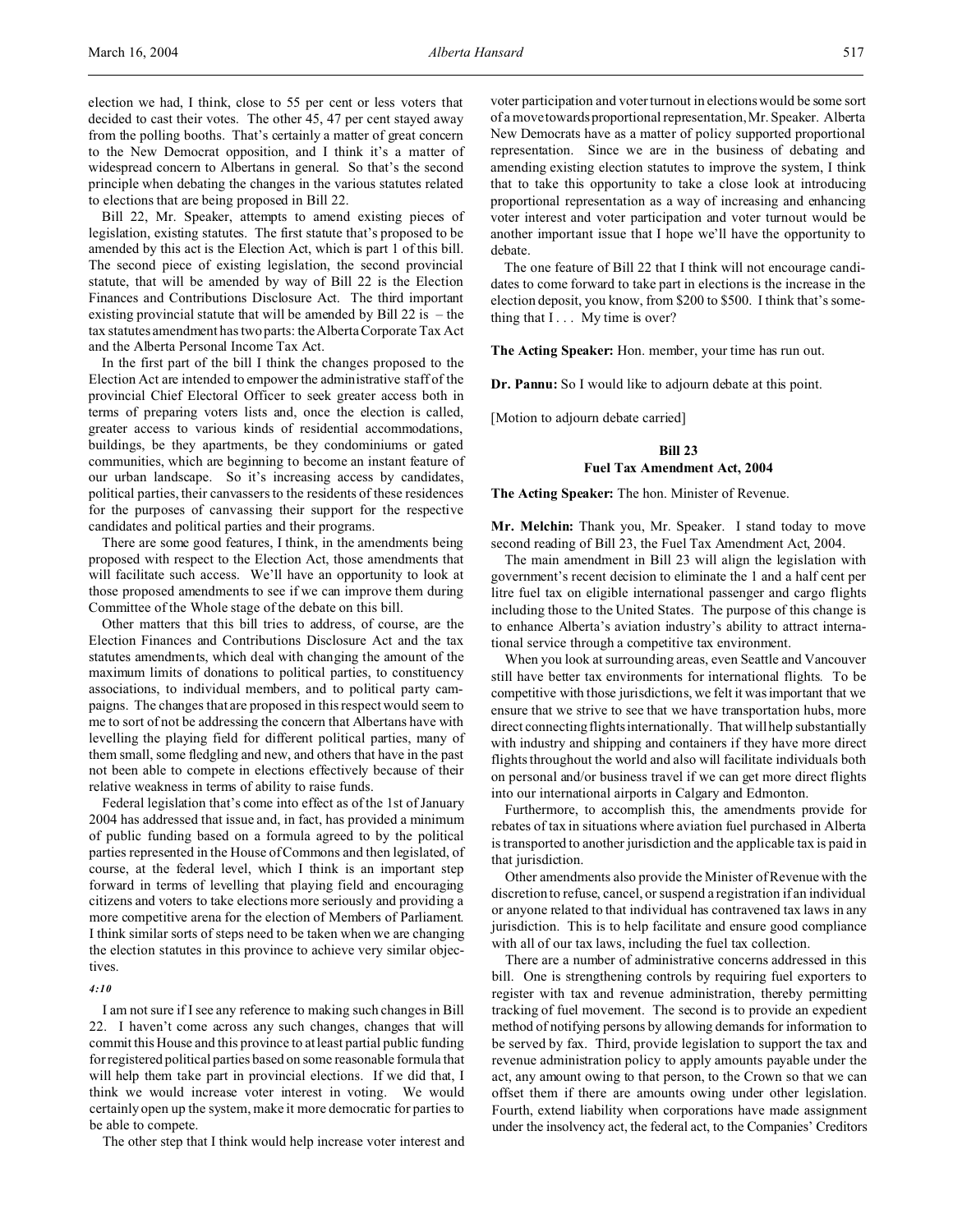Arrangement Act. Fifth, provide for the waiver of interest in penalties in situations where the circumstances warrant relief. This is similar to provisions that we already have in the Alberta Corporate Tax Act and the Tobacco Tax Act. Sixth, safeguard taxes in situations where collectors are at risk of becoming insolvent by requiring trust accounts to be established. Finally, it provides for extending liability for tax collected to corporate representatives where they have drained the tax funds from business.

Mr. Speaker, those are the main elements of Bill 23, and I'd urge all members to support it. Thank you.

# **The Acting Speaker:** The hon. Member for Edmonton-Centre.

**Ms Blakeman:** Thanks very much, Mr. Speaker. This bill and the timing of it has presented a conundrum to me. What we had was that the announcement of the elimination of this 1 and a half cent per litre aviation fuel tax was made in Calgary, I believe, on February 13, 2004, to be effective on March 1, 2004, and here we are on the 16th of March with the first introduction of the bill before the Legislative Assembly which would actually change the act, which would allow all of this to happen.

Seeing as the government is completely in control of this legislative agenda – when we sit, what bills come forward and in what order, and drawing all of its many backbenchers into place here – I'm having a bit of trouble with having that kind of announcement and having the effect of the program put in place before it's even been brought before this august Assembly to debate and in fact pass it. Although I'm sure that with the enormous numbers that the government has, they had every expectation that they would pass it. [interjection] Once again we have the Minister of Environment chirp, chirp, chirping away back there. He loves to heckle but never gets up and gets on the record.

**Dr. Taylor:** I'm trying to help you.

**Ms Blakeman:** Perhaps he could get up and get on the record if he wants to help me. Then he can go on the speaking list. I'm sure the Speaker will keep one for him.

The point is: what is the situation that we're at in this province, Mr. Speaker, when we have these announcements being made? Once again, the government is in total control of when they make the announcement, where they make the announcement, when they make the program come into place, when they put it on the legislative agenda, how they run it through, how their backbenchers are all going to vote for it. So what does that say about this government's attitude towards this Assembly when it so blatantly disregards the legislative process and six weeks ago makes the announcement not even in Edmonton, the seat of the Legislative Assembly, but in Calgary? I just wanted to raise that before I got into the other points that I think are significant about this bill. [interjections]

**Dr. Massey:** The Minister of Environment agrees with you.

**Ms Blakeman:** And I'm pleased to have the support of the Minister of Environment. Even if he is heckling me, I'm still pleased to have it.

**Dr. Massey:** Maybe he'll raise it in caucus.

**Ms Blakeman:** Perhaps he'll raise it in caucus with his colleagues and maybe get a bit more support about this because I think this timing is very suspect and frankly quite naughty on behalf of the government. Seeing as they've got all this power and control, you'd think they would use it for good and not for evil, Mr. Speaker.

*4:20*

**Dr. Massey:** The evil empire.

**Ms Blakeman:** That's right. The evil empire. Okay.

You know what? I don't really have any significant problems with this bill, except for one section, because it seems to be a reasonable business decision to make to align us with other areas so that our carriers are not at an unfair disadvantage in competition, particularly for cargo, I understand, but also for passenger flights. So a fairly simple adjustment. It looks like it's costing the government \$3 million a year. What I'd be interested in hearing is what they expect will be the ancillary dollars. What do they expect will be the amount of payback that is gained by the province from this forgoing of \$3 million worth of revenue.

The minister and I have had too many conversations in this Assembly now about forgone revenue and measurement of forgone revenue, and here's another one. It must be another spring session. What is the measurement that the sponsoring minister has in place here for this forgone revenue? Essentially, he's saying: I'm not going to get this \$3 million. Okay. What benefits do you expect to get, then, when you forgo that \$3 million? It's very similar to saying: I'm going to pay out \$3 million, and I expect to have a program that gives me thus and so, and it will benefit X number of people, or it will put money into so many people's pockets, or whatever. So what is the expectation from this forgone revenue?

I note at the same time that there was some musing out loud about reducing the domestic fuel tax on aviation fuel, which is worth another \$9 million a year. One, I would ask that the government with all of its power and control please manage to get that before the Legislative Assembly prior to making the announcement and having the program go into place. Since you do have the power of good and evil here, use it for good. Secondly, under what circumstances would the minister be doing this? Thirdly, what does he expect to get from that forgone revenue? What is the flow through or the flow out or the trickle-down that he's expecting to see? He must have crunched the numbers. Please share them with the Assembly.

The other thing that I noticed about this is that it is intended to attract more air traffic to Alberta but also to assist our local carriers in competing, so overall creating beneficial economic activity. If that's the case, the Official Opposition is standing ready to support the initiative.

**An Hon. Member:** How much money are they going to save?

#### **Ms Blakeman:** I asked that one already.

[The Deputy Speaker in the chair]

I know that the Calgary airport was very vigorous in lobbying for this, and I can understand. That's the base of this government's power, and that's where most of them live, and they all like it very much. But, you know, there are two major cities in this province, and I'd like to know what the government is going to do to promote the Edmonton International Airport. What concrete plans does the government have to promote Edmonton and increase air traffic in and out of the Edmonton International Airport?

It's not that I begrudge anything happening for the Calgary International Airport. I wish them well. But I'd like to press this government on being a bit more fair and understanding.

#### **Dr. Massey:** More balanced.

**Ms Blakeman:** More balanced. Thank you.

What plans do they have for working with the enhancement and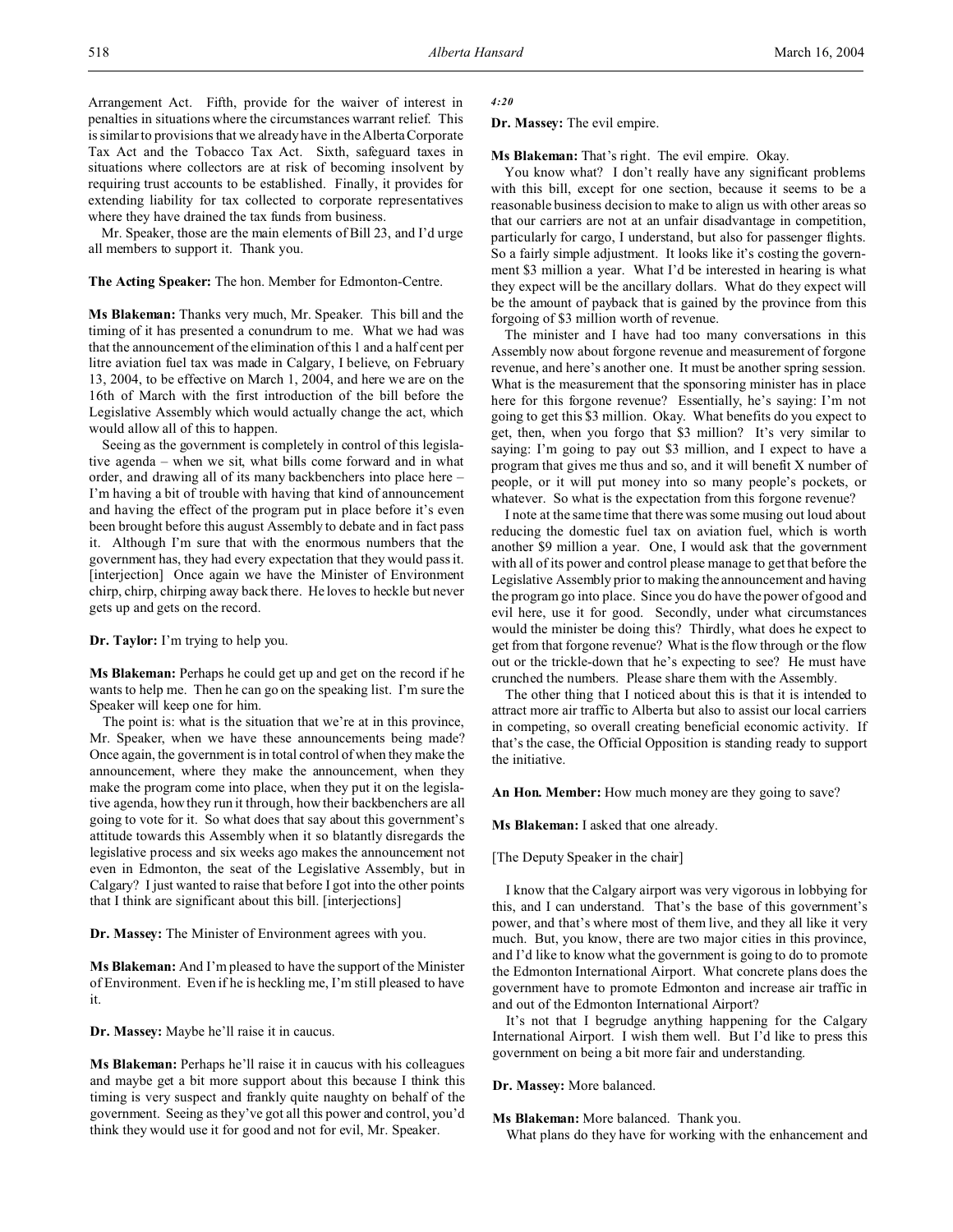increasing air traffic and cargo traffic in and out of the Edmonton International Airport?

Now, the section that the minister was talking about where the minister can withhold making a payment which would otherwise be made under the act to a person who owes a debt to the Crown: I'm going to ask him to expand on this. Exactly what other programs is he thinking of here. I, of course, am wondering about maintenance enforcement, and I'm wondering if he's intending on capturing that kind of program in what he's saying here. He's probably not, but let me try. I just want to find out how he's doing this.

How does that bookkeeping process work? I mean, if he has money that he would be remitting, a rebate or a refund that he could be remitting to someone, if he has money that he's withholding because there is a debt owed to the Crown, under what programs is this debt owed? Are we only talking fuel tax? Are we only talking about a program that comes under the Minister of Revenue's department? Are we anticipating tax payments? Are we anticipating maintenance enforcement payments? Hunting licences? What? Under what circumstances? Also, how exactly does the bookkeeping work on this? Where do we see it turn up in the government books? If he could just give me some clear answers about that.

Finally, the primary concern that I have about this bill. Section 11, I think, is even worse than the usual: let's have a shell bill and give everything to the minister here. Oh, I love this. It's always done in so few words, with such clean economy. We hand everything over to the minister to do whatever he needs to do behind closed doors. Once again, that power of good and evil. Oh, here we have it. Well, this always concerns me. It's placing too much power in the hands of a minister, and this clause is letting a minister "at any time waive or cancel the imposition of or liability for any penalty or interest payable under this Act." Whoa, that's covering a whole lot of possibilities there. So it's allowing the minister absolute discretion over the payment of penalties.

It's also insulating the minister's decisions from review or appeal. There always needs to be an appeal process or at least some reasonable appeal process, but that is not being considered here. Why is the control over the penalty and interest payments being concentrated in just one person, in the minister. Now, the minister here anticipates that there's support staff and things like that, thinking of it as an entity. [interjection] Well, the Member for Calgary-Shaw is suggesting that somehow all ministers would be good guys.

Certainly, I know that that's where the government starts out thinking, but we have examples in other provinces, probably in our own history – in fact, I know in our own history – where people have not always been good guys. You've invested a lot of power in someone that you're hoping is a good guy here.

**An Hon. Member:** Or a good gal.

**Ms Blakeman:** Or a good woman. Exactly. Now, perhaps that would solve all the problems. Anyway. I'm focusing here, Mr. Speaker.

What I'm looking for are the checks and balances, and that's what I'm not seeing here. It's concentrating the decision-making power in the hands of the minister. There is no avenue of appeal. So where are the check and balance? If something goes wrong, where's the responsibility of the government here? They abdicated it, and I think that's problematic. I know that this government sees itself as superior in administration, but they make mistakes. Everybody makes mistakes, and you've got to have a fail-safe, and that's not being built in here.

When we're looking at a waiver or a cancellation of penalties or interests, is there any public body that the minister is forced to consult with or air this in any public way? No, it's not being anticipated in the changes that are brought forward under section 11. No other party is able to review or appeal these ministerial decisions. Very problematic. It places the minister in a very uncomfortable position and doesn't give him or her a lot of protection, and I think that's unwise.

## *4:30*

The question I would like an answer to is: will the decisions be made through orders in council? How, specifically, will they be documented, and how will they be published? How are we going to find out when these decisions have been made? Or are we once again in FOIP purgatory, where we don't know how a decision was made, we don't know who made it, we don't know under what auspices, and there's no paperwork? How is anyone, whether it's an Official Opposition member or a member of the public, to find out where this happened? So I'm making a specific request. I'm sure there are staff somewhere reviewing the *Hansard* that are going to pull this out and help the minister answer the question I'm putting to him. So where will this decision be documented and published? I need to know that.

You know, overall when I look at this, it's not a bad idea. I'm certainly willing to support it for all of the good things that it does. I really don't like that section 11 and everything that is entailed there. I really don't like the fact that there's no appeal and that it, once again, can be secret, behind closed doors, that nobody can find it. I really don't like that.

I have problems with this government flaunting its power and being so arrogant about what we are doing in this Assembly. I know that they've managed to move most of the decision-making outside of this Assembly, but I don't think that's right, and I don't think they should flaunt it so blatantly by, you know, making announcements six weeks ago and putting a program into effect two weeks ago and we haven't even debated the darn bill here.

So with those comments, I appreciate the opportunity to speak freely in this Assembly, and I will let others speak to the bill. Thank you.

**The Deputy Speaker:** Seeing no further speakers, the hon. Minister of Revenue to close debate?

**Mr. Melchin:** Question.

[Motion carried; Bill 23 read a second time]

head: **Government Bills and Orders Third Reading**

## **Bill 16**

# **Residential Tenancies Act**

**Mr. Graydon:** Mr. Speaker, I am pleased to rise and move third reading of Bill 16, the Residential Tenancies Act, this afternoon.

History has shown that relations between landlords and tenants can become strained at times. This bill will hopefully reduce the number of issues that arise, and it will certainly simplify the process for resolving a lot of those issues. This bill treats landlords and tenants fairly and clearly outlines the responsibilities of both parties. It's for this reason that I support third reading and ask for the support of the members of the Legislature.

**The Deputy Speaker:** The hon. Member for Edmonton-Gold Bar.

**Mr. MacDonald:** Thank you very much, Mr. Speaker. Bill 16, the Residential Tenancies Act, at third reading is, I think, in need of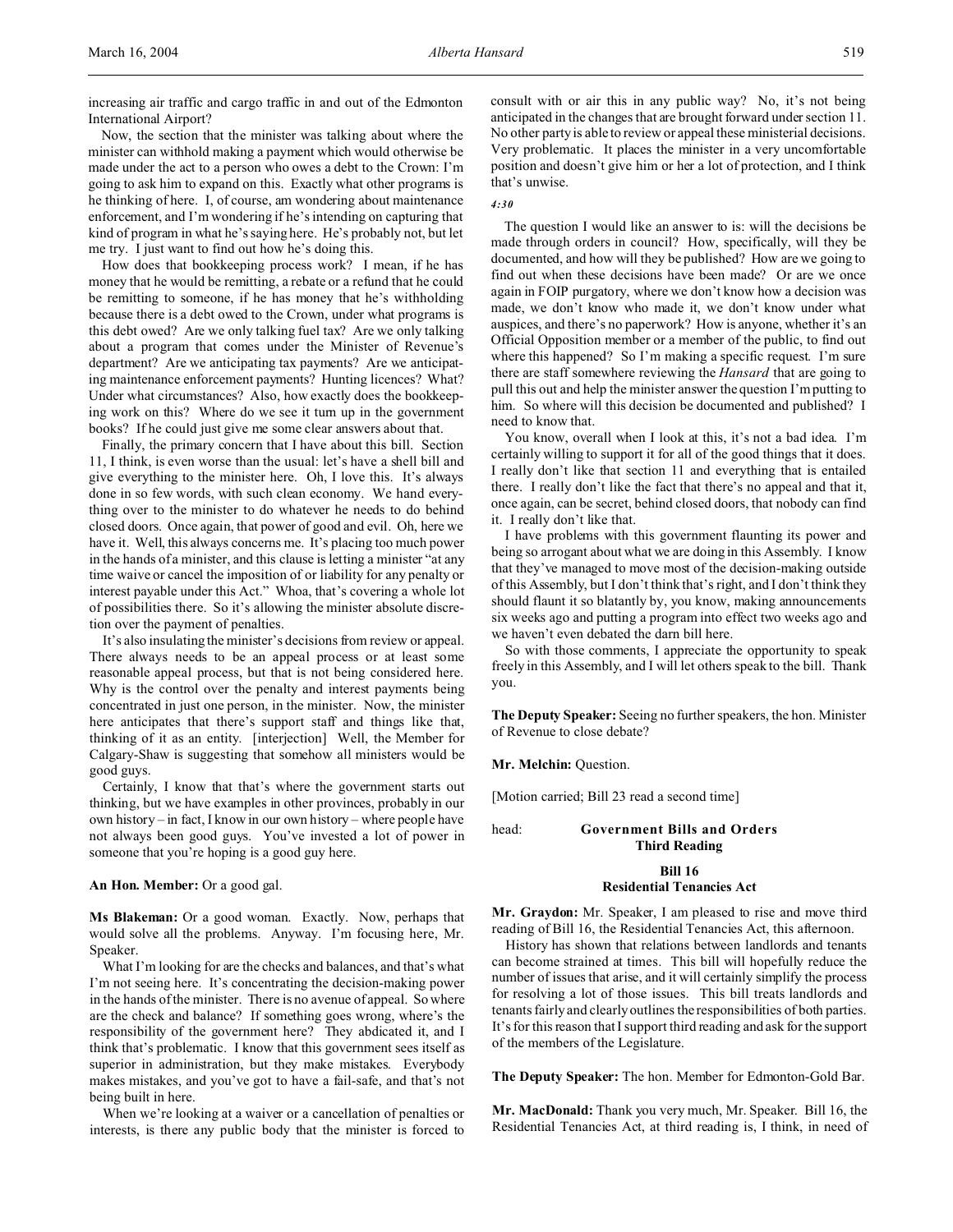further discussion, certainly from the correspondence by e-mail and also by fax that we on this side of the House have received. Last week it was noted by the Speaker in the Assembly that a large number of bills had passed in record time, but it was not the singlesession record. This bill, I think, is a case of moving too far too fast in this Assembly. I will leave this at the discretion of the hon. Member for Grande Prairie-Wapiti, but I think this needs further discussion, and it almost warrants at this time a hoist amendment back to committee because some things may have been missed.

Now, the hon. Member for Edmonton-Mill Woods and myself have received an e-mail from a property manager from Cambridge Investments in Medicine Hat, and this is an alert in regard to the revisions of the Residential Tenancies Act, Mr. Speaker. This property manager has concern in regard to the cost, the new cost, of returning the security deposit and goes on to say:

Ap paren tly delivery will now mean that it is delivered by personal service or by registered or certified mail. It is my opinion that this is an unnecessary addition to the Tenancies Act. This change would cost the landlord approxim ately \$6.50 per item returned along w ith the additional time and inconvenience caused and if anything this might have a negative effect on the timely return of security deposits to tenants. These costs will, in turn, be passed on to the tenant bringing about a small overall increase in rents and in an already stressed market this would not be good.

This is another example of the nickel and dime increases in cost to both the landlord and the tenant that are eating away at the fabric of our econom y and slowly making it harder and harder for individuals to survive. It is happening in every sector of the economy  $$ from a postage stamp to bank fees, a dollar here and a dollar there, and it is an increase usually done by a government or government related department/business from which there is no shelter. This forces us to cut back somewhere else in order to cover all the "fixed" costs that living in this day and age entails.

I wou ld [en courage] you to reconsider this addition to the Re sidential Tenancies Act.

Now, I don't know how many rental units Cambridge Investments Ltd. would have in Medicine Hat or anywhere else in the province, but certainly at this time I think this Assembly should take notice of that. I don't recall – and I stand to be corrected, Mr. Speaker – any discussion of this matter in committee or at second reading, and I would like to know if this matter was brought up in the consultation process that occurred.

Also, in regard to the Residential Tenancies Act, Mr. Speaker, we have been contacted on this side of the House again by an individual from the Medicine Hat landlord association, and this group represents about 2,500 rental units in Medicine Hat. Now, I think we need to take this group's view before we go any further with this bill. This group has reviewed the proposed Bill 16, and they state this.

I am compelled to write and ask you to make some changes in the Committee of the Whole, before some big mistakes are made. While stake holders were consulted before the draft, none have been consulted or asked to review Bill 16 as presented in the Legislature. You need to ensure that this legislation is thoroughly reviewed before it becomes "b ad" law. Here are a couple of serious problems that we have found after only a brief review. They will be very emb arrassing for the government and dam aging to the industry if Bill 16 is passed in the current form.

1. Section 29 of the new RTA (It was Section 26 in the current RTA) titled Termination for Substantial breach by tenant

Subs ection (4) A notice to terminate under this section is ineffective if before the termination date given in the notice, the tenant

- (a) pays all the rent as of the due date of the payment, if the alleged breach is a failure to pay rent, or
- (b) serves the landlord with a notice in writing objecting to the termination that sets out the tenant's reason for objecting.

Note: the current RTA finishes (4)b with ", if the alleged grounds is for other than failure to pay rent."

#### *4:40*

### This group goes on to say, Mr. Speaker:

The proposed Bill 16, the new RTA removes this very important clause. This is a fundamental and dangerous change. It has always been clearly stated that a tenant m ay not object to an eviction for non-payment of rent. Removing this clause in the new RTA, seem s to indicate that a tenant may now file a notice of objection to a notice of termination for non-payment of rent. This represents a huge change in the philosophy of landlord tenant relationships. A landlord has always clearly had the right to receive the rent agreed to on the due date. This change seriously erodes that concept and this clause must be replaced in this section to confirm this principle.

2. Section 46 of the new RTA Bill 16 . . . titled Return of security deposit.

That's the end of the quote. This group also has concerns about the changes and the added cost to returning the security deposit.

# [Mr. Shariff in the chair]

Mr. Speaker, I was of the impression that an extensive consultation process had gone on, but obviously that process missed out in the southeast corner of the province or somehow was overlooked. In light of this correspondence from this group  $-$  and it's a large group – I think that an explanation is due not only to hon. members of this Assembly but also to the people who have brought forward these concerns. If there is a reason why section 29 has been drafted in this manner, certainly I would appreciate an explanation from the hon. member in regard to this notice of objection which was sent to this member.

Now, until I get answers to these questions or an explanation as to why we're going ahead in this fashion, I at this time cannot support this bill. I would urge the hon. member that if there has been something overlooked, let's use the parliamentary technique of a hoist and place this bill back in Committee of the Whole and see if we can repair this legislation and make it suitable for everyone.

In conclusion, this group has reviewed these sections of the bill that I talked about and are concerned about what other improvements could be made. Now, there's no need speeding this through the Assembly, and I would urge caution to all members in regard to these matters that I have presented to the House. Let's contact these individuals and see what improvements can be made and what we can do to alleviate their concerns.

Thank you.

**The Acting Speaker:** The hon. Member for Edmonton-Centre.

**Ms Blakeman:** Thanks very much, Mr. Speaker. Sometimes I assume things, and I shouldn't. I assumed something around something I read in this bill, and I suspect now that I shouldn't have. So here we are in third reading, in which I'm to be talking about the anticipated effect of the bill once it's passed, and I'm still raising some questions. I'm coming closer to agreeing with my colleague from Edmonton-Gold Bar that perhaps we should be recommitting this bill back to Committee of the Whole to deal with some of the issues that have been raised. But I would like an answer from the sponsoring member, and he is able to do that as he closes off debate in third reading, or barring that, perhaps he could send me a response in writing, which I would appreciate.

One of the new things that this bill is doing that was in fact offered up by the sponsoring Member for Grande Prairie-Wapiti when he introduced the bill is this whole alternative dispute resolution mechanism that is considered under section 70, Ministerial Regulations. Once again, all of these regulations being made by ministers behind closed doors, but I won't go into that debate. You can just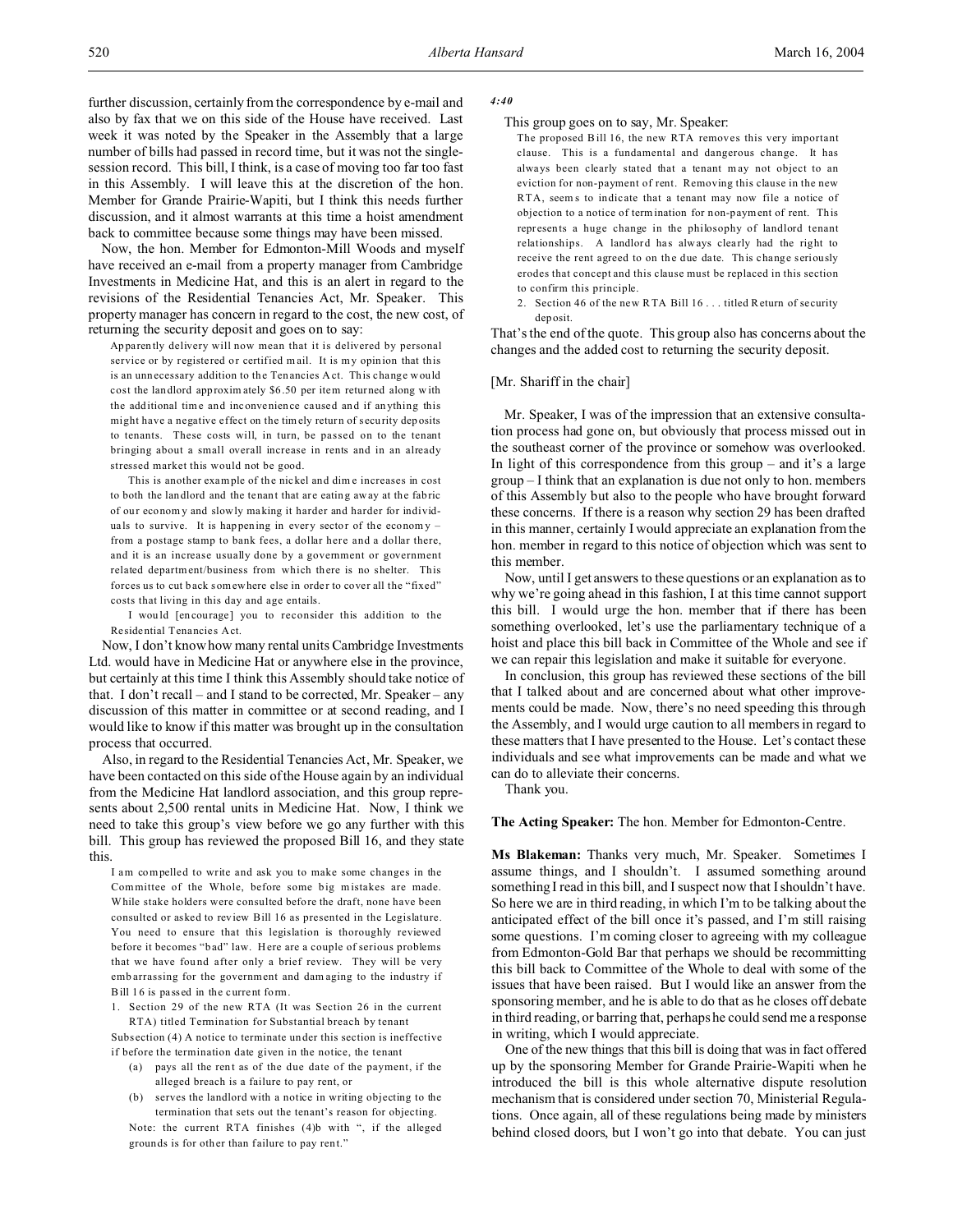quietly repeat the one I did earlier today in your head but substitute Bill 16 instead of Bill 22.

# What I'm more concerned about here is the assumption that I made. This is specific to section (k), and then there are a number of subclauses inside that, 10 of them actually, and it's "respecting the establishment of an alternative dispute resolution mechanism for the purpose of resolving disputes in respect of matters under this Act including, without limitation . . . " and on we go into the regulations.

Now, we have a system that's long been in place around landlord and tenant concerns, and if they are not resolvable given the various processes that are already available, people end up in small claims court, now called civil something. I'm sorry; I'm just not getting the words right. But often we have mediators involved in this process now, who are paid very badly, I might add. I think what happens is that first of all they have to prove themselves by working for free for 10 cases or something, and then they get paid \$50 for a two-hour mediation, and that has problems in itself. I'll come back to that, the two-hour mediation.

What I'm concerned about here is that, in fact, as I reread this section, it's not really talking about mediation or even a restorative justice model. It seems to be talking more about arbitration, and that's what I'm trying to check. If what's being anticipated here – and why would we move from a system where we've been able to bring in and use community mediators in a civil sense in what we used to call small claims court when there are landlord and tenant disputes, especially over money obviously? That system is working not too badly except the mediators are paid so badly. Why are we now anticipating putting in place an entirely different dispute resolution mechanism that seems much more focused on arbitration, not mediation? This could be a whole bunch of other money that's set up and, in fact, a whole quasi-judicial process being set up.

Now the Minister of Justice and Attorney General is looking unconcerned as I speak these words. I'm not really getting a reaction from the sponsor of the bill, but I'm wondering: why is this here? Perhaps it wasn't going to be used until many years in the future if the current mediation system and small claims court didn't work, I suppose. But I would like to know why it's here. When we look at a whole new system that could be quasi-judicial, that seems to be setting up essentially an arbitration process right down to the fees people are paid.

We start talking about how the members are going to be appointed to a dispute resolution body, the kinds of disputes that it can deal with, the proceedings before it, what matters it would consider when dealing with a dispute or a class of disputes, authorizing the dispute body to make rules governing its proceedings, respecting the kinds of orders that this dispute resolution body is authorized to make to resolve a dispute, and that includes making an order that a court would be authorized to make in the same circumstances.

This is what's starting to make me think quasi-judicial, Mr. Speaker: "Respecting the effect of an order of a dispute resolution body and how it may be enforced," again "including . . . regulations authorizing an order to be filed in a court." Hmm, sounding even more like a quasi-judicial process here.

So we're starting to sound more like the Labour Relations Board or possibly the Human Rights Commission, which are not inconsequential bodies and not an inconsequential budget to support them. Now, they're very effective in their own way and not one that I'm recommending getting rid of in any way, but that's not what was contemplated here.

We're down to things like "providing for the appeal of a decision of a dispute resolution body to the Court of Queen's Bench and governing the manner in which the appeal is to be taken."

# *4:50*

Finally, governing the fees. Now, if you could manage to get the fees up to the Queen's Bench level, that would make me a bit happier. Let me talk about that a little bit here. You know, we've been very keen and this minister in particular has been very forward thinking in bringing in alternative methods of dealing with people's disputes and trying to get it out of the court system so it isn't so adversarial, especially with models like restorative justice, where we really are trying to say: everybody take responsibility for what you're doing, and work this out with trained people helping you.

My problem is that we're not adequately compensating the trained people that we're now putting in place around this. I know that we were looking for sort of cheaper ways of having things move through the court system or, alternatively, not move through the court system, but we really, really, really are underpaying these mediators. I think you have a whole body of experienced people out there that won't even bring themselves forward and offer themselves into, like, the civil mediation process because the pay is so bad that they just don't want to get themselves involved in lowering that standard to that level.

I think that has to be addressed on behalf of all of these different systems that we're now putting in place: restorative justice and mediation and, I suppose, even arbitration. We want to make sure that people are adequately paid. There's no point in setting up an alternative system from which eventually people withdraw because they're just paid so badly to do it. That doesn't get the government anywhere.

What kind of money are we saving here? Substantial money. When we talk about having a court and a judge and the lights on and CAPS officers in the hallways and all the rest of that, that's a significant amount of money. So it just seems really short-sighted – and I'm being polite there – in offering to pay, for example, the mediators in the civil system \$50 for a two-hour mediation. That in itself is saying: get the mediation settled in two hours. The mediation may not settle itself naturally in two hours, so once again you're forcing the process there that you don't need to be forcing. The mediators will happily invest more time in it to get to the resolution, but, for heaven's sake, don't put that kind of short time limit on it and really cheesy pay.

So I'm wondering why this whole process has been tacked onto the end, and I do want to hear from the sponsoring member about it because it's really causing me some concerns that we've now set up essentially a duplicate process that is a lot more expensive than what we have in place here even given an increase in the mediator fees that I'm advocating. Why are we doing this, and what's being anticipated here, and who would be expected to pay for it?

If this gets downloaded onto the municipalities again, I'm going to be right irate about it because right now the municipalities, for the most part, pay for the landlord and tenant advisory boards, that people make such use of. If this gets downloaded on them and they have to pick up the full freight on it, that's really unfair and not anticipated, by what I've heard in the discussion so far around this bill.

You know, there are lots of great possibilities in this bill – it's something that I think we all really wanted to see – and lots of great possibilities for making people's lives better. Maybe we have to see amending acts brought back again, but I would prefer not to. So maybe we do have to agree with Edmonton-Gold Bar and recommit the whole bill back to Committee of the Whole later and resolve some of these issues that have been raised.

I mean, these bills are progressing through the House at an astonishing rate, but we don't get participation from the government members, so we have no idea how the government members feel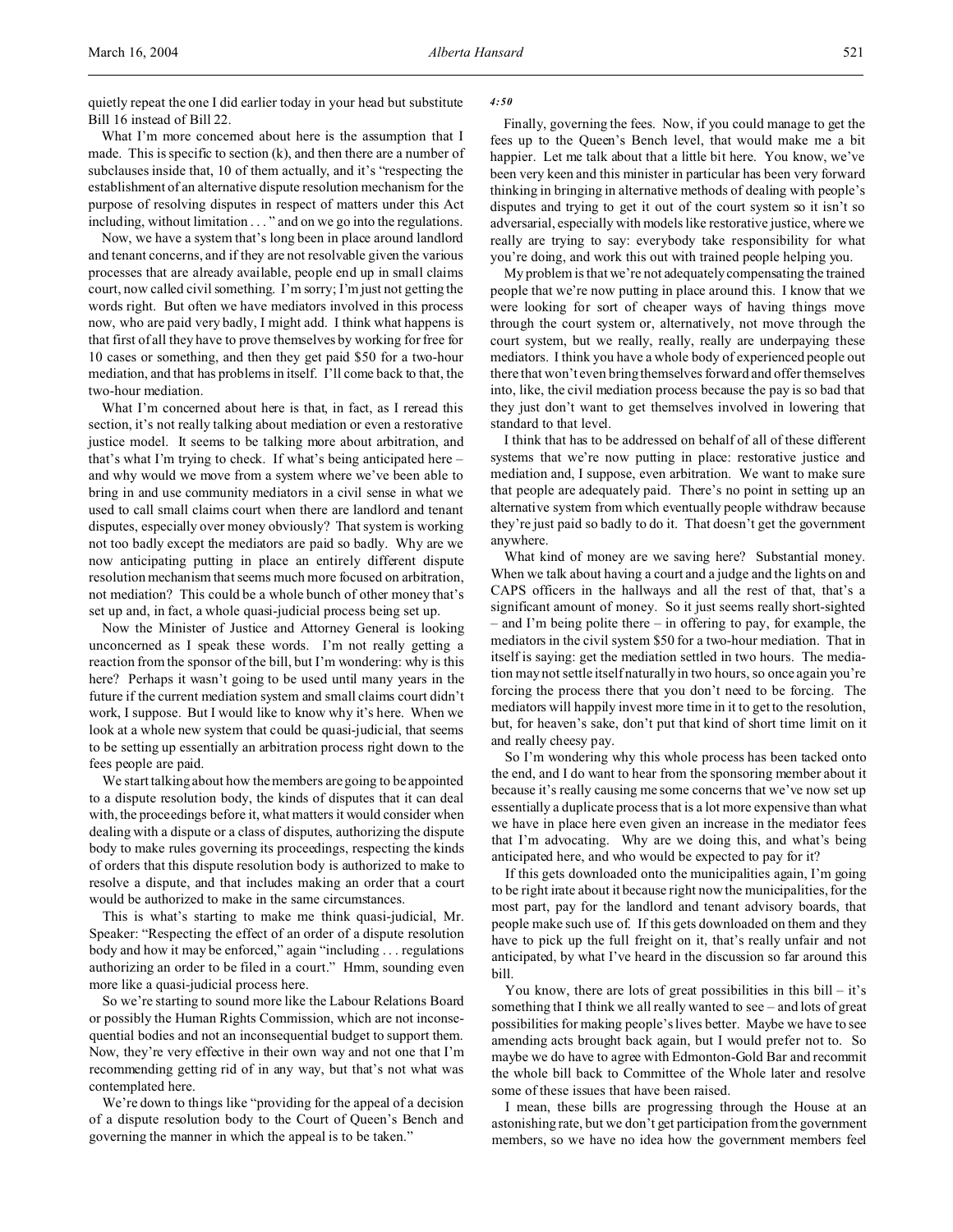about this. In fact, this concern came from southern Alberta, and it wasn't brought forward by one of the MLAs from there. So things are proceeding very quickly here, hardly giving people time to react. Maybe we do need to consider that recommit, but I'm interested in what the sponsoring member can answer.

Thank you.

**The Acting Speaker:** Standing Order 29. Any questions?

There being none, the hon. Member for Edmonton-Strathcona.

**Dr. Pannu:** Thank you, Mr. Speaker. I'd like to make brief comments on Bill 16 in its third and final reading. This bill is a sort of mixed bag. It has some changes that it makes, welcome changes which will certainly help both tenants and landlords in negotiating their relationships.

It provides certain protections, and those proposed changes are of course welcome, and I'll give a few examples here. It certainly gives greater clarity to the awards a court can provide when there's been a breach of the contract between a landlord and tenant. It also will require a longer period of advance notice for tenants when the rental property is being changed into a condominium. That certainly is very helpful.

In section 5 it provides some sort of protection for tenants who wish to make a complaint against a landlord either for reasons of concern that they may have about safety and security or public health concerns. Given that rental housing has been fairly scarce – the vacancy rates have been rather low in many urban areas in particular, big and small – this provision will reduce the concerns that Albertans have and the fearful sort of stance that they take when they have to make a decision about whether or not to lodge a complaint with respect to a landlord who's running a rental accommodation in ways which raise either concerns about the public health side of the issue or concerns with respect to the tenant's personal security and safety.

Those are some good features of the act, but there also are some problem areas in the legislation which are difficult to support. Section 19, for example, allows the landlord to provide only two options of times when an outgoing inspection for damages can be completed. If the tenant is not able to make either of these appointments, then the report will be completed by the landlord alone. This puts the tenant's security deposit at risk because they will not be present to challenge damage claims made by the landlord based on assessment in the absence of one of the two parties to the contract. So that remains a problem with the bill.

Again, under section 31 the landlord is given the power to dispose of property or goods that the landlord believes are abandoned and are worth less than a certain prescribed amount. However, the prescribed amount is not stated in the bill itself. It's left up to the regulations, and I feel very uncomfortable leaving these definitions, such as the prescribed amount, to regulations yet to be drawn up and to have no opportunity to examine what this prescribed amount is.

Similarly and related to this, a fair number of tenants, you know, who live in rental accommodations move fairly frequently, have to move away sometimes from where they live for reasons of work, may be away for a week, 10 days, and so on and so forth, and may not have many valuable possessions. Nevertheless, what they do have is very valuable to them because that's all they can afford. To put these goods, abandoned possessions, which are of great value to low-income tenants, in jeopardy by giving this power to the landlord to dispose of them, I think, is a step backwards. It doesn't give much comfort to tenants who already live on the edge in terms of their incomes and their work situations, and then they are put in a position where they worry about the security of their possessions which can be deemed abandoned for whatever reason.

*5:00*

What happens, for example, if a tenant gets hospitalized? If a single person gets hospitalized and is not able to communicate to the landlord about the reasons for her or his absence, I think this bill makes it easier for the landlord to label these possessions as abandoned and throw them in the trash or send them to an auction house or whatever. So that's not very good. People to whom it could happen are people who by definition are not likely to have the economic resources to replace the goods lost in this way or to fight for compensation through the courts.

So these are some of the relatively minor concerns that I have with the bill. The most important one is the one that the minister is seeking by way of this bill having to do with the authority to make regulations with respect to the alternative dispute resolution mechanism. As I said before in an earlier reading and debate on the bill, this bringing in of this alternative dispute resolution mechanism is an important step forward, yet how this is going to be implemented is simply beyond our ability to debate those arrangements because they're not outlined here. They'll be outlined by the minister in the privacy of his office or by the deputy minister who works for the minister, but it certainly will not be open for examination by this Assembly.

There's no explanation of how the alternative dispute resolution mechanism will be triggered, no indication of scope, no indication of timelines within the resolution process. There is no indication of the overall authority to run the system and no indication of who will oversee the process and by whom this oversight will be funded. Without some answers to these questions related to the most important element of what the bill is proposing to do, I think it's very difficult for the New Democratic opposition to simply write a blank cheque to the minister to go ahead and do what rightly should be done by this Assembly; that is, examine carefully the arrangements surrounding the alternative dispute resolution mechanism that will be put in place.

I regret to say, Mr. Speaker, that because of the problems that I've outlined and especially the concerns I've expressed about there being no details, no information about the alternative dispute resolution mechanism implementation, we will not be able to support the bill. Thank you.

### **The Acting Speaker:** Standing Order 29?

Anybody else wish to speak on the bill? The hon. Member for Grande Prairie-Wapiti to close debate?

**Mr. Graydon:** No. Thanks.

[Motion carried; Bill 16 read a third time]

# head: **Government Bills and Orders Committee of the Whole**

[Mr. Shariff in the chair]

**The Deputy Chair:** Hon. members, we'll call the committee to order.

### **Bill 20**

#### **Minors' Property Act**

**The Deputy Chair:** Are there any comments, questions, or amendments to be offered with respect to this bill? The hon. Member for Edmonton-Centre.

**Ms Blakeman:** Thanks very much. I'm actually pleased to be able to rise in Committee of Whole and say that I have heard nothing